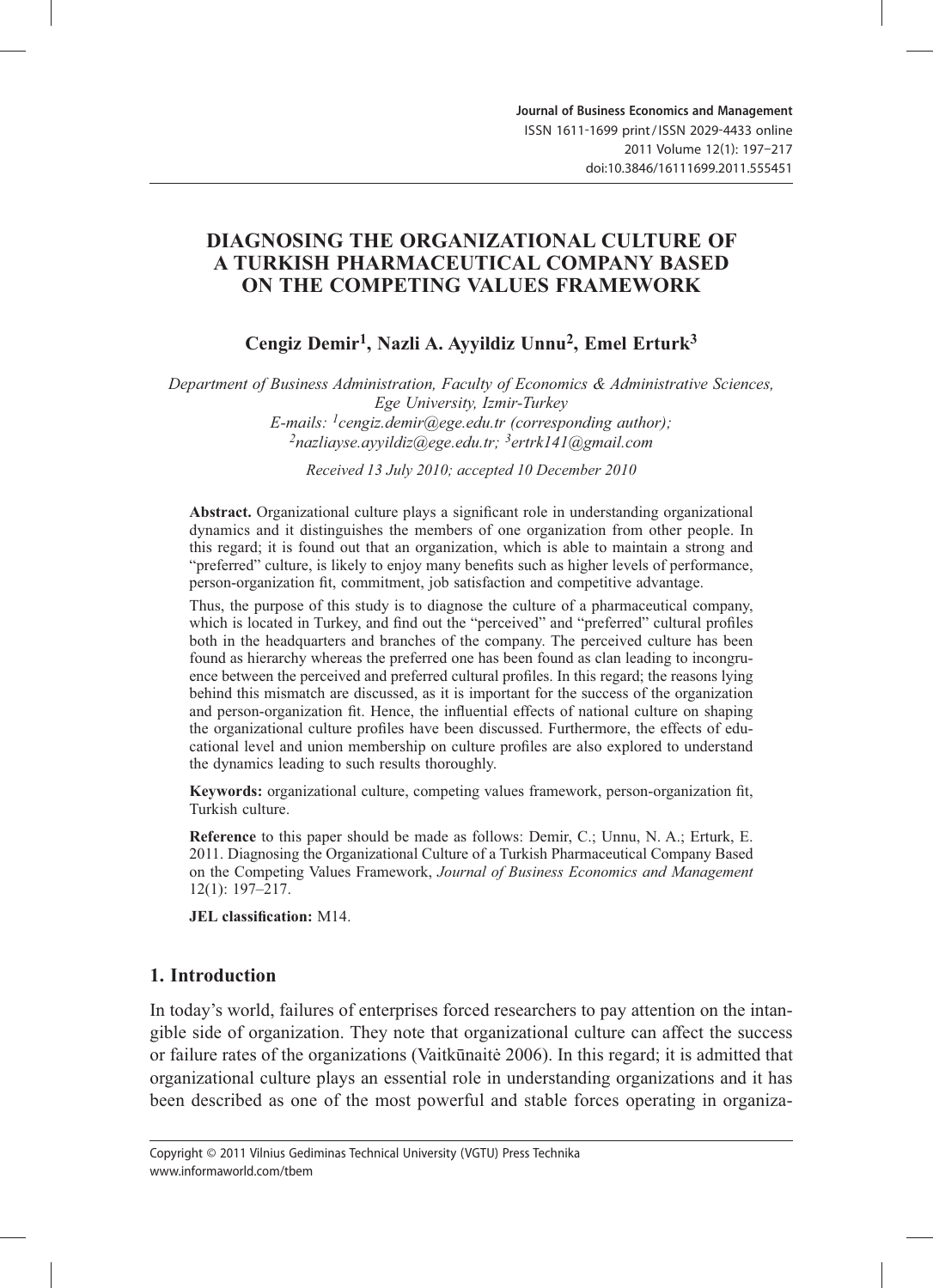tions (Lamond 2003). Besides, it has been understood that organizational culture can be managed and linked to various measures of organizational performance and success (for reviews, see Cameron and Ettington 1988; Denison 1990; Trice and Beyer 1993; Kozlowski *et al.* 1993; Bluedorn and Lundgren 1993). Furthermore, the organizational culture provides the framework to implement and operationalize business strategies (Igo, Skitmore 2006).

It is observed that successful companies such as Coca Cola, Disney, General Electrics, Microsoft, Sony, and Toyota have gained competitive advantage via their organizational cultures. The sustainability of their success is related with their distinctive cultures rather than their financial capabilities (Cameron, Ouinn 1999). Influential research by Collins and Porras in 1997 on 18 visionary companies that had been leaders in their industries showed that their success was due to focusing on non-economic *values* and an empowering *culture*. They actually outperformed their competitors (Korac-Kakabadse 2002). According to Lebow and Simon (1997), "the primary human motivator comes from values. Values do not have to be sold to people, because all of us already have them deeply embedded." By focusing on building a strong culture, and transforming the perceived culture into a preferred one, the leader can create a successful company. Organizational culture is, however, known to be hard to change successfully (Bresnen, Marshall 2000).

In this context; it is aimed to diagnose the culture of a pharmaceutical company and find out the perceived and preferred cultural profiles regarding the headquarters and branches of the company. Furthermore; it is aimed to discuss reasons lying behind the differences between "perceived" and "preferred" organizational culture as it is important for the success of the organization. When there is a match between the perceived and preferred organizational culture, it can be said that person-organization fi t exists which would lead to higher organizational performance. Higher organizational *performance* is the outcome or result as well as the indicator of effort and achievement such as productivity, customer satisfaction, profit, and quality (Burke, Litwin 1992).

### **2. Organizational Culture**

The concept of organizational culture has its roots in cultural anthropology and was alluded to as early as the Hawthorne Studies in the 1920's (Tang *et al*. 2000). The term has gained more importance when Japanese companies have scored over U.S. companies due to their distinctive cultures (Ouchi and Wilkins 1985). In this context, the studies regarding the concept "organizational culture" and its measurement have gained momentum in 1980's and 1990's. The term has entered U.S. academic literature with an article in Administrative Science Quarterly by Pettigrew in 1979 (On Studying Organizational Cultures) and gained more popularity with the book named "In Search for Excellence" by Peters and Waterman (Hofstede *et al*. 1990).

Although there are many definitions of culture, organizational culture has been viewed as holistic, historically determined, and socially constructed. Culture involves beliefs and behaviors, exists at a various levels, and manifests itself in a wide range of features of organizational life (Hofstede *et al.* 1990).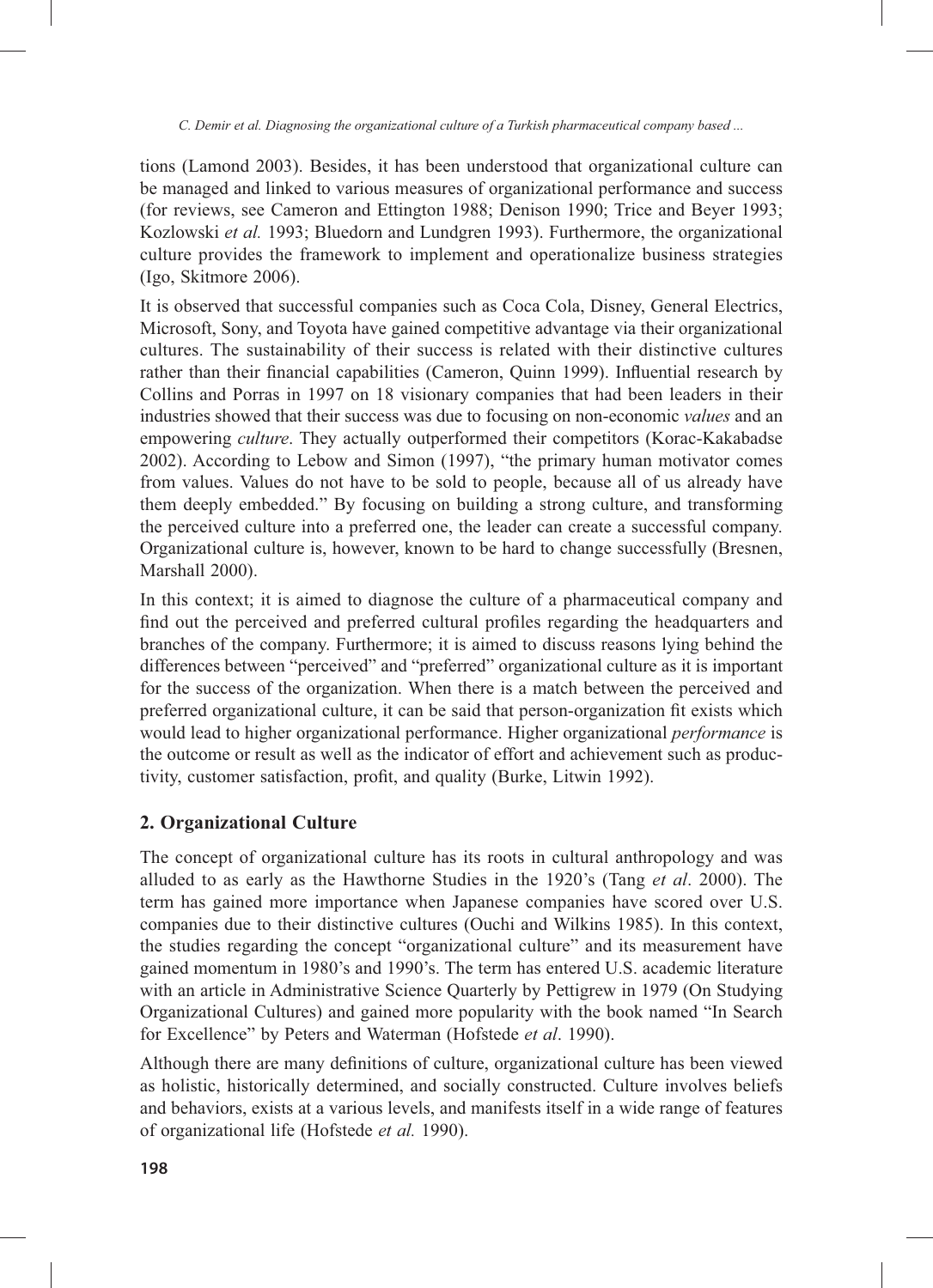As Lewis (1998) points out, many authors have used the concept of organizational culture without properly defining it. It has, for instance, been confused with strategy, with propaganda and with managers' dictates. Yet this does not mean that we cannot give clear meaning to the concept (Hofstede 2000). Besides; it has been confused with the term "organizational climate". Culture is an enduring, slow to change core attribute of organizations whereas climate, because it is based on attitudes, can change quickly and dramatically. Furthermore; culture refers to implicit, often indiscernible aspects of organizations whereas climate refers to more overt, observable attributes of organizations (Cameron and Quinn 1999: 134).

One of the most popular definitions of culture is Schein  $(1997: 12)$ 's definition regarding the term. In this regard; culture is defined as a pattern of shared basic assumptions that the group learned as it solved its problems of external adaptation and internal integration that has worked well enough to be considered valid and therefore to be taught to new members as the correct way to perceive, think and, feel in relation to those problems. As such, organizational culture refers to a set of shared values, beliefs, assumptions, and practices that shape and guide members' attitudes and behaviors in the organization (Davis 1984; Denison 1990; Kotter, Heskett 1992; Wilson 2001; Rashid *et al*. 2004).

Goffee and Jones (1996) interpret the meaning of organizational culture in terms of the "community" of the organization and particularly in terms of how people relate to one another. The latter implies that the culture of the organization can be viewed through a lens of sociology, which results in the two distinct human relations: sociability and solidarity. Sociability refers to the sincere friendliness among the members of the organisational community, whilst solidarity refers to the ability of the members of the organization to pursue shared objectives effectively.

For Hofstede (2000), organizational culture is that which distinguishes the members of one organization from other people. An organization that is able to maintain a positive culture is likely to enjoy many benefits. When organization members identify with the culture, the work environment tends to be more enjoyable, which boosts morale. This leads to increased levels of teamwork, sharing of information, and openness to new ideas (Goffee, Jones 1996). Besides, an increasing body of evidence supports a linkage between an organization's culture and its performance. The companies, which put emphasis in key managerial components, such as customers, stakeholders and employees, and leadership, outperform those that do not have these cultural characteristics (Kotter, Heskett 1992; Wagner, Spencer 1996).

Most of the academicians and practioners believe that the sharing of organizational culture leads to organizational change, positive organizational image, organizational commitment and implication of strategies effectively (Deal, Kennedy 1982; Kotter, Heskett 1992; Wilkins, Ouchi 1983; Singh 2007). Organizational processes and dynamics such as organizational learning, restructuring, opennes to change, innovation and leadership takes shape within the context of organizational culture (Goffee and Jones 1996). Thus, managers speak of developing the "right kind of culture" or a "culture of quality" suggesting that the "right" kind of culture will influence how effective organizations are (Schein 1997). In this regard, diagnosing the perceived culture will play a significant role in forming the right and preferred organizational culture.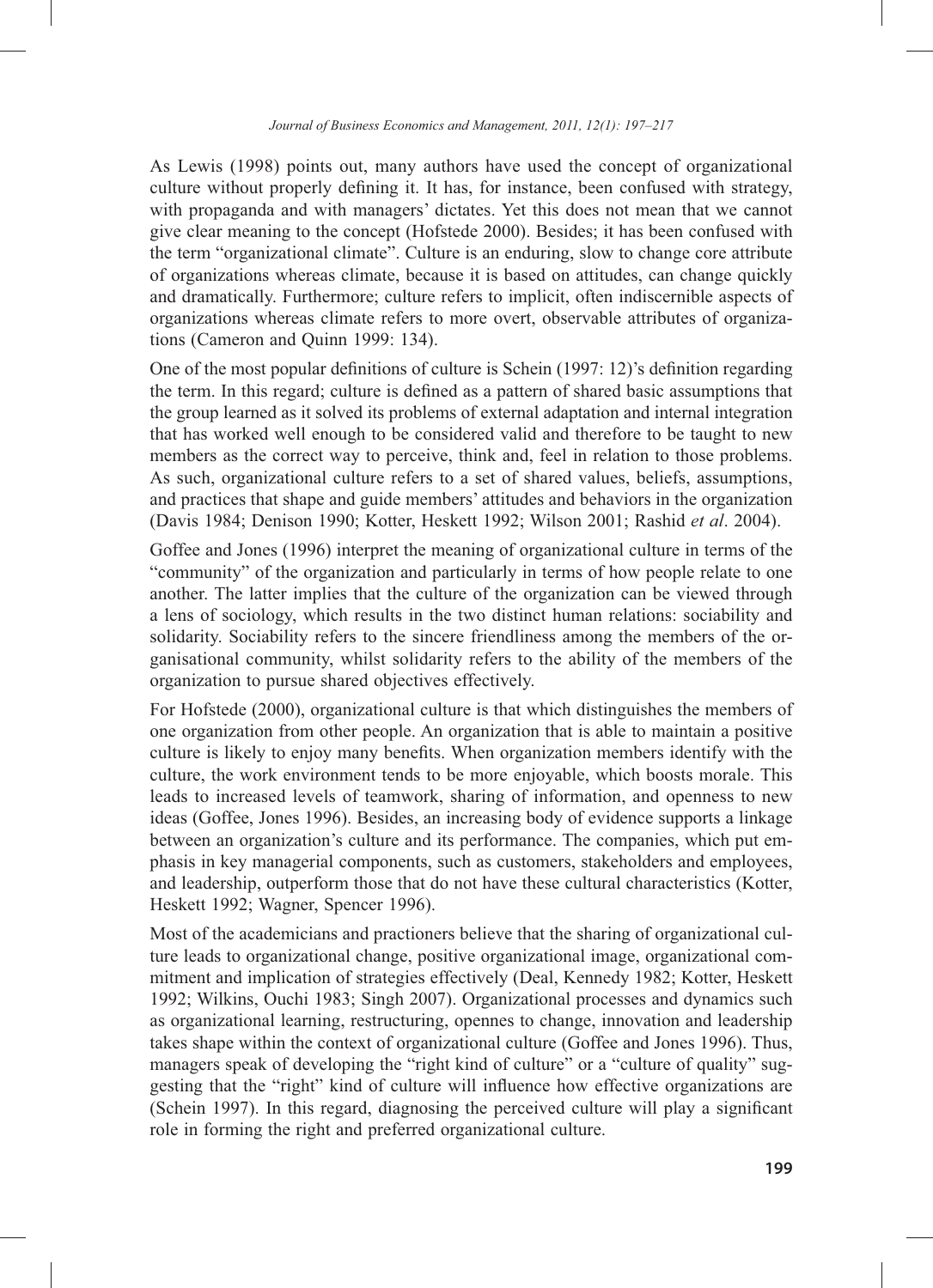### **2.1. Competing Values Framework**

While multiple conceptualizations of organizational culture can be found in the literature, the competing values framework has been adopted in this study. Before discussing this framework, other conceptualizations, cultural types and classifications should be also mentioned.

Harrison (1972) classified organizational cultures using the degree of formalization and centralization as criteria (Lim 1995). Handy (1976) described culture types based on power distribution – the power or club culture, the role culture, the task culture and the people or existential culture.

Deal and Kennedy (1982) defined corporate culture by values, heroes, rites and rituals, and the communication networks. They classified organizational culture types based on management into four categories: toughguy/macho culture; work hard/play hard culture; bet-your-company; and process culture.

Hofstede (1983) posited that a culture could be classified by comparing the degree of individualism versus collectivism, the apparent power-distance metric, tendency towards uncertainty avoidance and the bias between masculinity and femininity.

Ernest (1985) has highlighted that human orientation and response to environment are the main dimensions of organizational culture. Kets de Vries and Miller (1986) based their classification on dysfunctional dimensions of culture including paranoid, avoidant, charismatic, bureaucratic and politicized dimensions (Cameron, Quinn 1999). Graves (1986) discriminated between cultures based on the levels of bureaucracy and managerial-ego drive. Parry and Proctor-Thomson (2003) classified organizational culture types based on approach to change into two categories: transformational culture and transactional culture.

Quinn (1988) characterised organizations as complex, dynamic, and contradictory systems in which managers must fulfil many competing expectations. In this regard; Cameron and Quinn (1999) have developed an organizational culture framework built upon a theoretical model called the "Competing Values Framework" more recently. Within the context of this framework they proposed a classification comprising the four forms for culture: Clan, Hierarchy, Market and Adhocracy. These cultures vary along two dimensions in terms of the extent to which they favour flexibility over control, and an internal focus over an external focus (Quinn 1988) and are briefly described below in Fig. 1.

It can be said that the transaction cost approach provides the basis for Cameron and Quinn's cultural profiles. This approach allows us to identify the conditions which give rise to the costs of mediating exchanges between individuals: goal incongruence and performance ambiguity. Different combinations of these causes distinguish *three basic mechanisms* of mediation or control: *markets*, which are efficient when performance ambiguity is low and goal incongruence is high; *bureaucracies*, which are efficient when both goal incongruence and performance ambiguity are moderately high; and *clans*, which are efficient when goal incongruence is low and performance ambiguity is high (Ouchi 1980).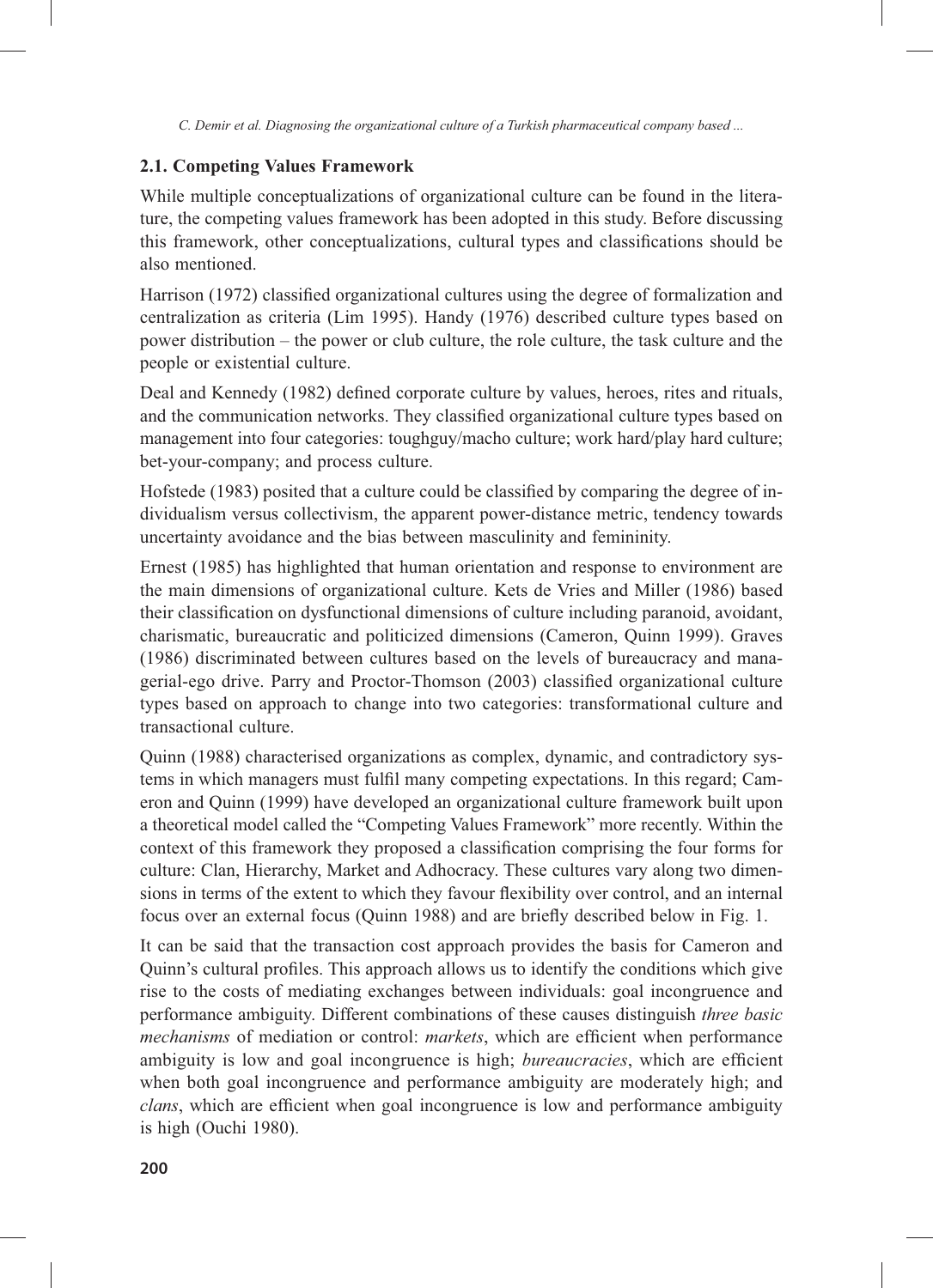

Fig. 1. Cultural profiles based on competing values framework *Source*: Cameron, Quinn 1999: 32

Before exploring these cultural profiles in details, it is neccessary to briefly explain the basis for their development and definition. Quinn and Rohrbaugh (1983) developed the Competing Values Framework from thirtynine indices measuring organizational effectiveness identified through a major review of the literature. Two major dimensions and four main clusters emerged after the thirtynine indicators were submitted to a statistical multivariate ordering process. Through the use of multidimensional scaling, the most prominent criteria were located graphically on a three-dimensional spatial model, resulting in dimensions of organizational effectiveness that form the basis for the four cultural types.

The first dimension of organizational effectiveness distinguishes criteria that stress flexibility, discretion, and dynamism from criteria that emphasize stability, order, and control. The second dimension discriminates between criteria that emphasize an internal orientation, integration, and unity from criteria that highlight an external orientation, differentiation, and rivalry. The third dimension is reflective of the means-ends continuum that represents the contrast between organizational concerns for ends versus concerns for means (Cameron, Quinn 1999).

Based on these three dimensions, Cameron and Quinn (1999) generated an "Organizational Culture Assessment Instrument" which is used to identify the preferred and perceived culture profile based on core values, assumptions, interpretations, and approaches that characterize organizations. The original culture questionnaire developed is a six-item ipsative measure, the items being related to dominant characteristics, organizational leader, organizational "glue", organizational climate, criteria of success and management style.

### **2.1.1. Hierarchy Culture**

Hierarchy culture focuses on internal maintenance and strives for stability and control through clear task setting and enforcement of strict rules. Thus, it tends to adopt a formal approach to relationships where leaders are good coordinators and organizers.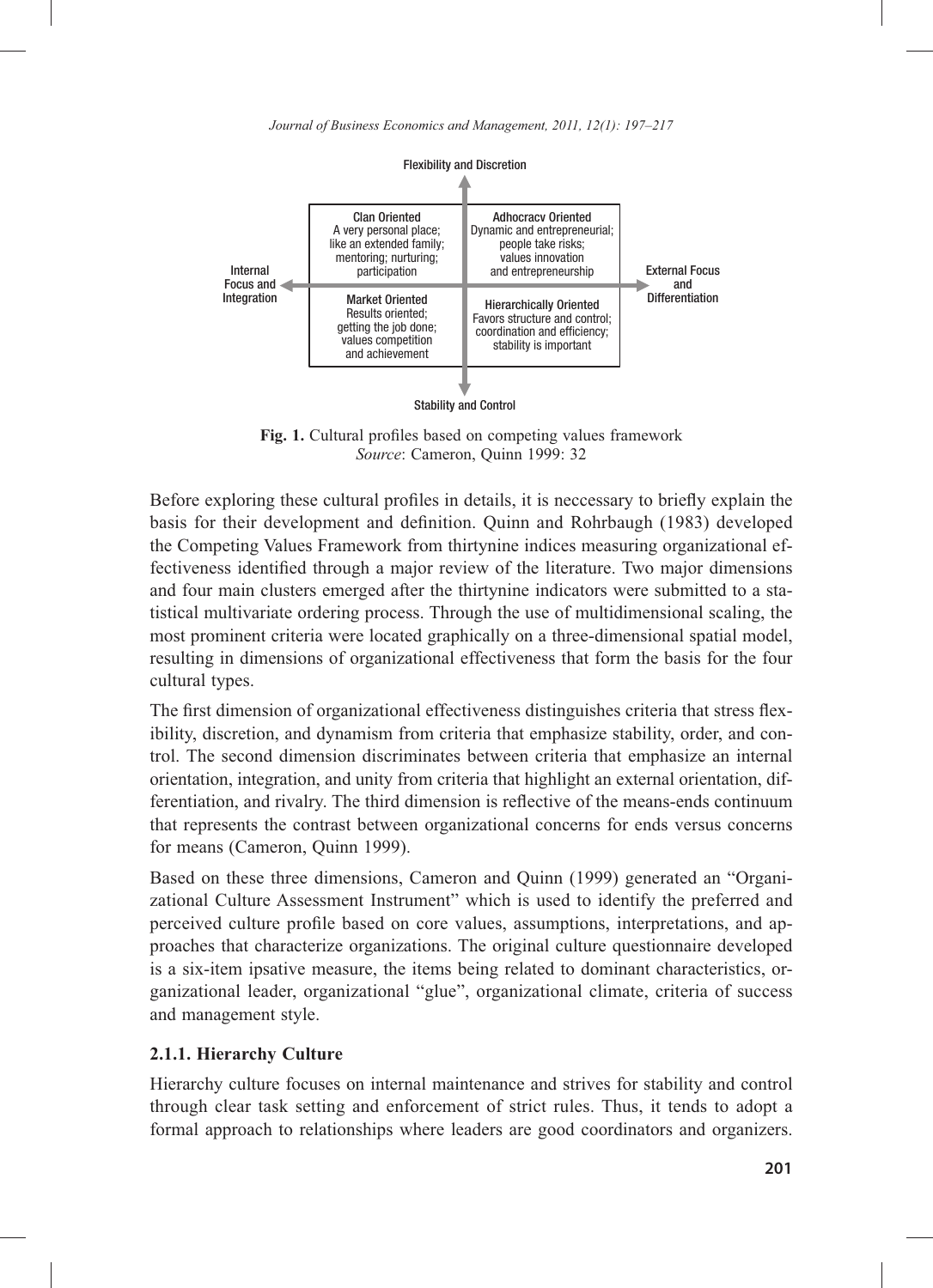This type of culture focuses on economy, standardized rules and operations, control and accountability mechanisms, formality, rationality, order and obedience (Igo, Skitmore 2006; Cameron, Quinn 1999).

The low risk, slow feedback (process) culture identified by Deal and Kennedy (1982) consists of banks, insurance firms, financial-service firms, government agencies, utilities and has similar characteristics with hierarchy culture profile.

## **2.1.2. Clan Culture**

Clan culture puts an emphasis on internal maintenance with flexibility, concern for people, and sensitivity for customers. It focuses on human relations and adopts flexible operation procedures by taking internal relationships into consideration. Organization with a clan culture is like an extended family where leaders are thought of as mentors and loyalty holds the organization together (Igo and Skitmore 2006). Instead of rules and procedures of hierarchies or the competitive profit centers of markets, typical characteristics of clan-type firms are are teamwork, employee involvement programs and corporate commitment to employees (Cameron, Quinn 1999).

Ouchi, Jaeger (1978) and Ouchi, Johnson (1978) have reported on modern industrial organizations which closely resemble clan form. In these organizations, various *social mechanisms* reduce differences between individual and organizational goals and produce a strong sense of community (Ouchi 1980).

# **2.1.3. Adhocracy Culture**

Adhocracy culture concentrates on external positioning with a high degree of flexibility and individuality that is supported by an open system promoting the willingness to act. It is a dynamic, entrepreneurial and creative place to work where people stick their necks out and take risks. Leaders are visionary and innovative and success means producing unique and original products and services. The glue that holds the organization together is creativity, experimentation, risk, autonomy and responsiveness (Igo, Skitmore 2006; Cameron, Quinn 1999). The organization with an adhocracy culture predominantly put long-term emphasis on growth and acquiring new resources and encourages individual initiative and freedom (Cameron, Quinn 1999).

### **2.1.4. Market Culture**

Market culture works towards clear and rational goals that are achieved through high productivity and economical operation. Such cultural profiles tend to be result-oriented and its members value competitiveness, diligence, perfectionism, aggressiveness and personal initiative. The leaders are tough, demanding, hard drivers, producers and competitors (Cameron, Quinn 1999). The term market should not to be confused with the marketing function or with customers in the market place. It represents an emphasis on transactions with external bodies such as suppliers and customers rather than internal affairs. The glue that holds the organization together is the emphasis on winning, competitive pricing and market leadership (Igo, Skitmore 2006; Cameron, Quinn 1999).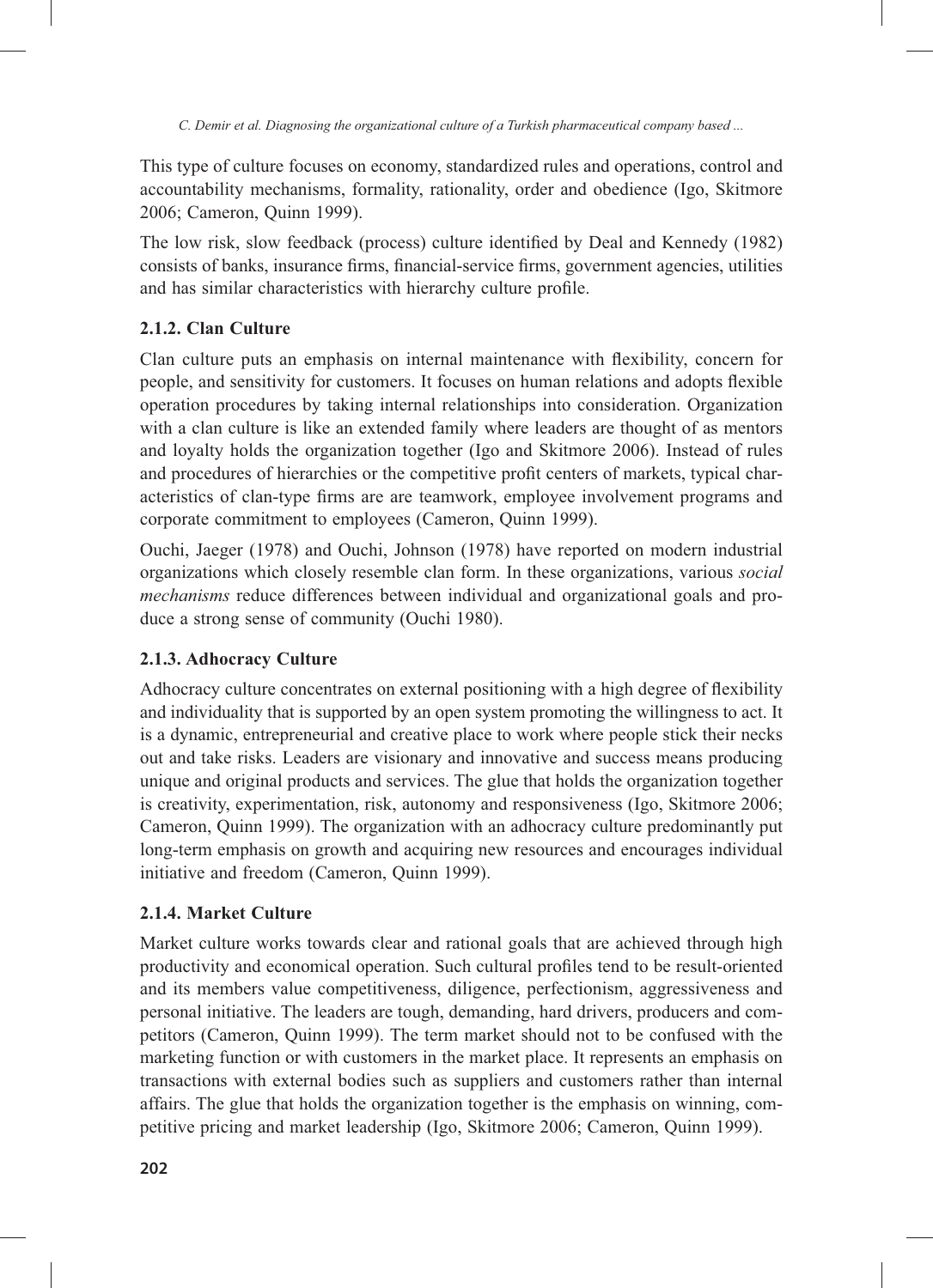### **3. Methodology**

### **3.1. Sample and Procedures**

The respondents were 205 employees from an organization operating at pharmaceutical industry. The organization had 393 employees in total. In this regard, the response rate was 52.2%. The organization's headquarters was located in Izmir (The third biggest city of Turkey). 145 respondents were working in Izmir. Other respondents were working at different branches located in four different cities. 21 of the respondents were from "Aydin", 18 of them were from "Mugla", 10 of them were from "Manisa" and 11 were from "Afyon".

When demographic variables are analyzed, it is seen that 87 of the respondents have graduated from high school whereas 52 respondents have bachelor's degree. 48 of the respondents are graduates of primary school whereas 18 of them did not answer the question. 314 of the employees were male whereas 79 of them were female. In this context, 80% of the respondents were male and 20% of them were female. The reasons lying behind the low proportion of women as respondents and workforce can be related with the "*patriarchal*" structure of Turkish society. However, the participation of women to work life has increased enormously nowadays with the increase in consciousness regarding the importance of women in social life and the success stories of women entrepreneurs. Integration to European Union policies can be another driving force in the changing profile of Turkish workforce. Besides, it is seen that approximately 68% of the sample is well educated. For the whole sample, 184 participants answered the question regarding age and 167 of them were between the age of 25 and 35. It can be said that the sample is quite young. Besides; the question regarding "being member of a union" was also asked. 127 respondents were members of a union, whereas 45 were not. 33 respondents did not answer that question.

### **3.2. Data Collection**

The questionairres were distributed face to face in order to increase the response rate. Before distributing the questionnaires, short information was given to each respondent regarding the parts in the questionnaire. The completed questionnaires were collected from each participant within a closed envelope to ensure that the answers would be kept secret.

### **3.2.1. Questionnaire and Measures**

The questionnaire consists of two parts. In the first part; questions regarding organizational cultural profiles are seen whereas in the second part; questions regarding sociodemographic variables are seen.

**Independent variables:** Measures on three demographic variables (age, education level, union membership) were taken as independent variables.

**Organizational Culture Assessment Instrument:** There are differences in terms of the potential of the instruments to explore the deeper manifestations of culture. All of them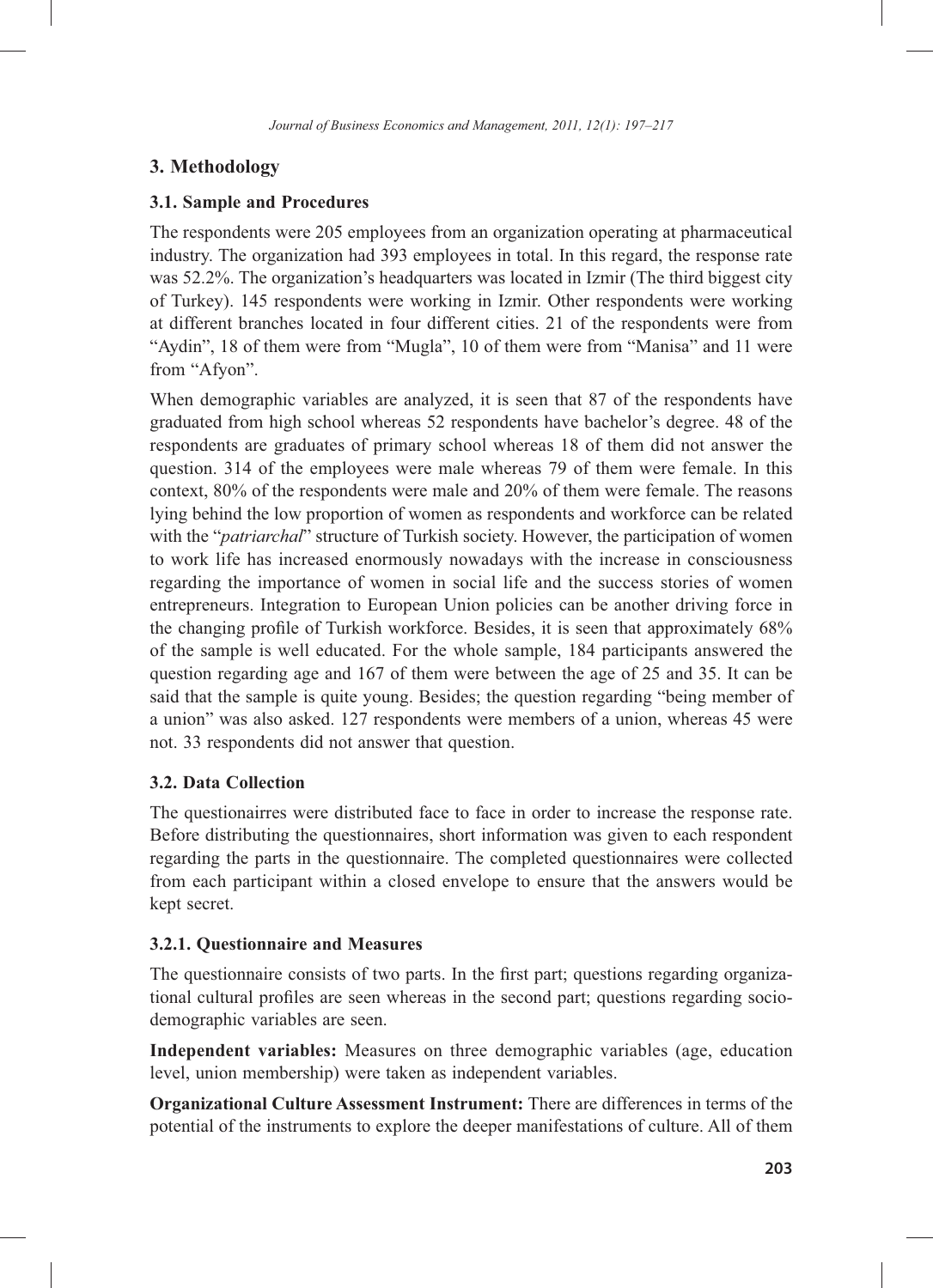examine employee perceptions and opinions about their working environment but only a few, such as the Competing Values Framework examine the values and beliefs that inform those views (Scott *et al*. 2003). Thus, OCAI developed by Cameron and Quinn (1999), which is based on Competing Values Framework, was used to diagnose the perceived and preferred organizational culture. The entire questionnaire was translated from English to Turkish by a Turkish professor whose interest area is organizational culture. The translated version was then back-translated to English by a Turkish employee with work experience and MBA graduate degree. The two translators then met to resolve the discrepancies. The final Turkish survey was then given to two bilingual academicians who answered both the English and the Turkish versions of the survey and inspected the content equivalence of items and they agreed upon the final version of the questionairre.

#### **3.2.2. Results**

**The correlations regarding organizational culture profiles:** When the data are analyzed, it is seen that perceived clan culture is negatively related to perceived market culture  $(r = -0.47)$ . Besides there is a negative relationship between perceived clan culture and preferred market culture  $(r = -0.22)$ . The negative relationship also exists between perceived clan and hierarchy; perceived clan and preferred hierarchy; preferred clan and hierarchy as seen in Table 1 and Fig. 2.

**Means and standard deviations regarding perceived and preferred culture profiles:** When the results obtained from the survey are analyzed, it is seen that clan culture has the highest mean score as a preferred cultural profile ( $X = 31.52$ ) whereas market culture has the lowest score as a preferred cultural profile ( $\overline{X}$  = 19.02). Hierarchy cultural profile has the highest mean as perceived cultural profile as seen in Table 2, and Fig. 2. In this regard; the mismatch between perceived and preferred cultural profiles are discussed in "discussion" part.

| <b>Culture Profiles</b>  |              | $\mathfrak{D}_{\mathfrak{p}}$ | 3    | $\overline{4}$ | 5      | 6             | 7      | 8 |
|--------------------------|--------------|-------------------------------|------|----------------|--------|---------------|--------|---|
| 1. Clan (Perceived)      |              |                               |      |                |        |               |        |   |
| 2. Clan (Preferred)      | $53**$       |                               |      |                |        |               |        |   |
| 3. Adhocrasi (Perceived) | $15**$       | $-.01$                        |      |                |        |               |        |   |
| 4. Adhocrasi (Preferred) | $-.08 - .12$ |                               | .00. |                |        |               |        |   |
| 5. Market (Perceived)    |              | $-.47**$ $-.02$ $-.30$        |      | .08            |        |               |        |   |
| 6. Market (Preferred)    |              | $-22** -55** -15**$           |      | $-.12$         | .14    |               |        |   |
| 7. Hierarchy (Perceived) |              | $.42** - .29** - .57**$       |      | .04            | $25**$ | $-.11$        |        |   |
| 8. Hierarchy (Preferred) |              | $-22** -33** -05$             |      | $-.42.$        |        | $-16** -19**$ | $28**$ |   |

**Table 1.** Correlation analysis ( $N = 205$ ; \*\**p* < 0.01)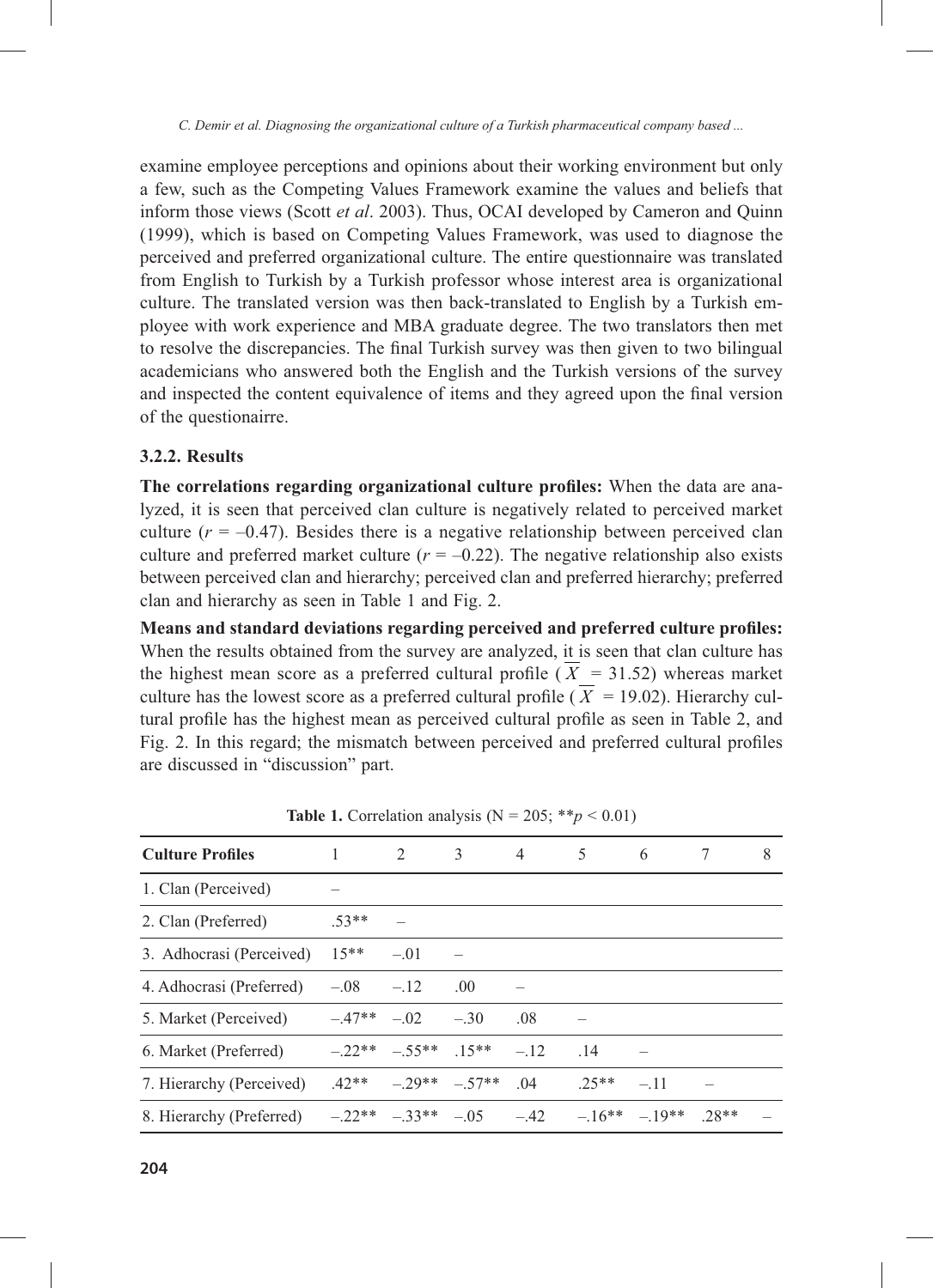**The perceived and preferred cultural differences between the organization's headquarters and branches:** An independentsamples t-test was conducted to evaluate the effect of locational differences between the headquarters of the organization and its branches regarding cultural profiles. It is found out that there are differences between headquarters of the organization and other branches on "perceived" clan, adhocracy and hierarchy culture profiles.

In the branches of the organization, perceived clan culture is more dominant (*X* = 29.94) when compared to headquarters of the organization ( $\overline{X}$  = 27.00). The reason for such a finding can be related with the number of employees. In the headquarters of the organization there are a lot of em-





Fig. 2. Cultural profile of overall organization ( $N = 205$ )

ployees whereas the number is limited in branches. In this regard, there can be a family like atmosphere based on close relationships due to less number of people in branches  $[t(193) = -2.3; p \le 0.05]$ . Besides, adhocracy culture profile is more dominant in the branches of the organization when compared to headquarters [t (194) = -2.21, p < 0.05].

Perceived hierarchy culture profile is higher ( $\overline{X}$  = 29.47) in the headquarters of the organization when compared to branches ( $\overline{X}$  = 24.69) as seen in Table 3, and Fig. 3. The reason for such a finding can be related with the fact that in the headquarters the rules are clearer and applied strictly as the top level management is located there  $\lceil t(194) \rceil$ 3.1,  $p < 0.05$ ].

|                              | N   | Means | <b>SD</b> |
|------------------------------|-----|-------|-----------|
| <b>Clan</b> (Perceived)      | 195 | 27.82 | 7.84      |
| <b>Clan</b> (Preferred)      | 195 | 31.52 | 8.77      |
| <b>Adhocrasi</b> (Perceived) | 196 | 21.35 | 7.37      |
| <b>Adhocrasi</b> (Preferred) | 196 | 23.31 | 6.53      |
| Market (Perceived)           | 196 | 22.82 | 9.66      |
| Market (Preferred)           | 196 | 19.02 | 7.70      |
| <b>Hierarchy</b> (Perceived) | 196 | 28.15 | 9.84      |
| <b>Hierarchy</b> (Preferred) | 196 | 26.49 | 10.54     |

**Table 2.** Means and standart deviations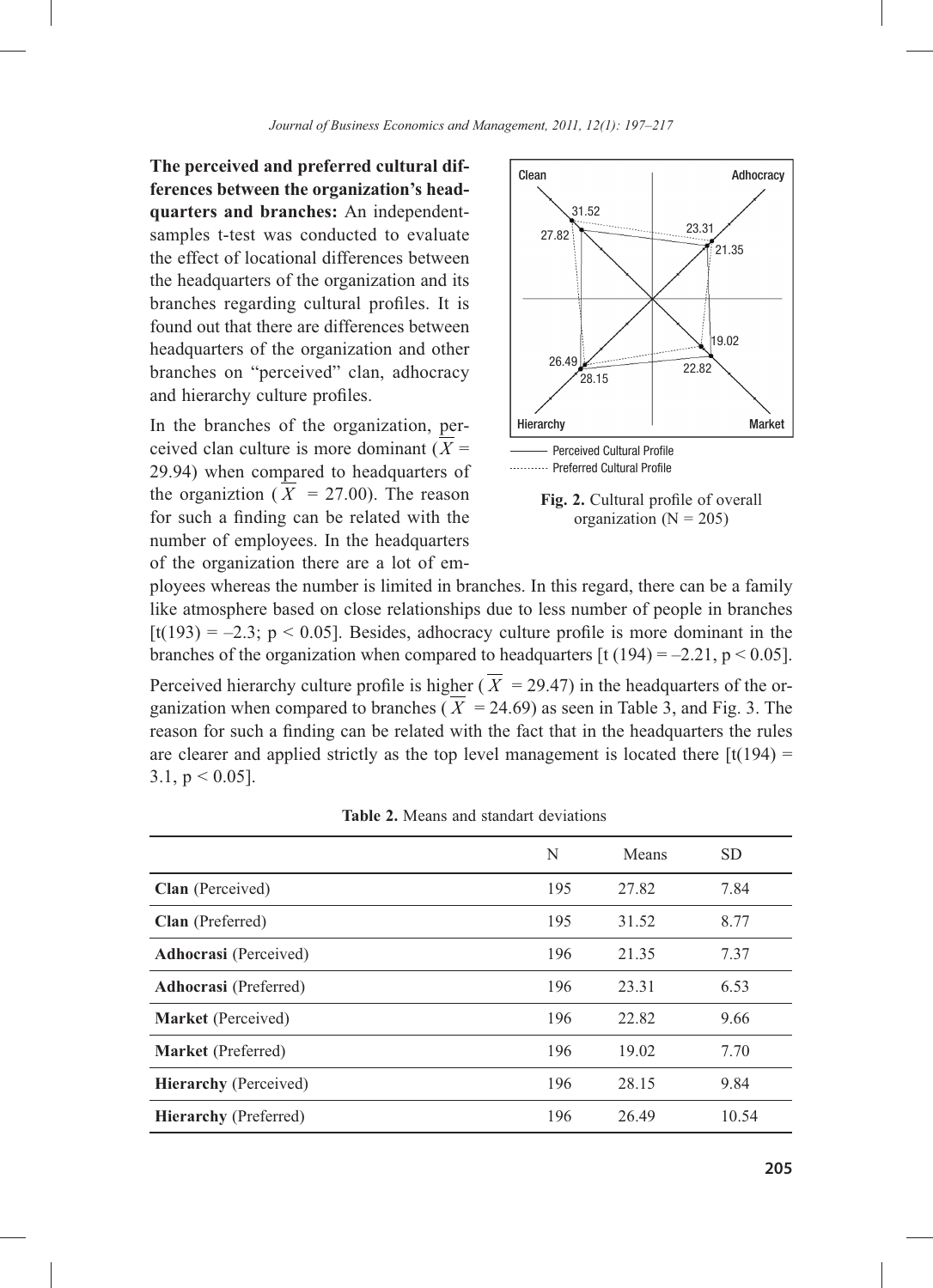| Culture Profiles |           | N<br>Head. Branch | Headquarters<br>$X$ SD | <b>Branches</b><br>$X$ SD | t       | $\boldsymbol{p}$ |
|------------------|-----------|-------------------|------------------------|---------------------------|---------|------------------|
| C.               | Perceived | 141 54            | 27.00 7.89             | 29.94 7.37                | $-2.36$ | $.02*$           |
|                  | Preferred | 141 54            | 31.11 8.88             | 32.59 8.46                | $-1.05$ | .29              |
| A.               | Perceived | 142 54            | 20.63 7.31             | 23.22 7.29                | $-2.21$ | $.03*$           |
|                  | Preferred | 142 54            | 23.60 6.76             | 22.55 5.89                | 1.01    | .31              |
| M.               | Perceived | 142 54            | 23.15 10.65            | 21.97 6.35                | .76     | .45              |
|                  | Preferred | 142 54            | 18.58 8.20             | 20.18 6.12                | $-1.30$ | .19              |
| Н.               | Perceived | 142 54            | 29.47 9.60             | 24.69 9.72                | 3.10    | $.00*$           |
|                  | Preferred | 142 54            | 27.25 11.07            | 24.49 8.83                | 1.64    | .10              |

**Table 3.** Means, standart deviations, t and *p* values of culture profiles ( $*p < 0.05$ )



Fig. 3. Cultural profiles of the the headquarters and branches, respectively

**The effects of "education level" and "union membership" on organizational culture profiles:** The relationship between socio-demographic variables and cultural profiles were also analyzed via Independent Samples t-test and ANOVA.

The data has been analysed via ANOVA to find out whether there is a difference in cultural profiles due to *education level*. There was only difference in preferred market culture regarding education levels  $[F(2.177) = 9.188; p < 0.05]$ . To find out the source of difference, Sheffe test was conducted. Thus; the difference was found between graduates of primary school ( $\overline{X}$  = 20.71) and graduates of university ( $\overline{X}$  = 15.77). It is seen that graduates of primary school prefer market culture more when compared to gradu-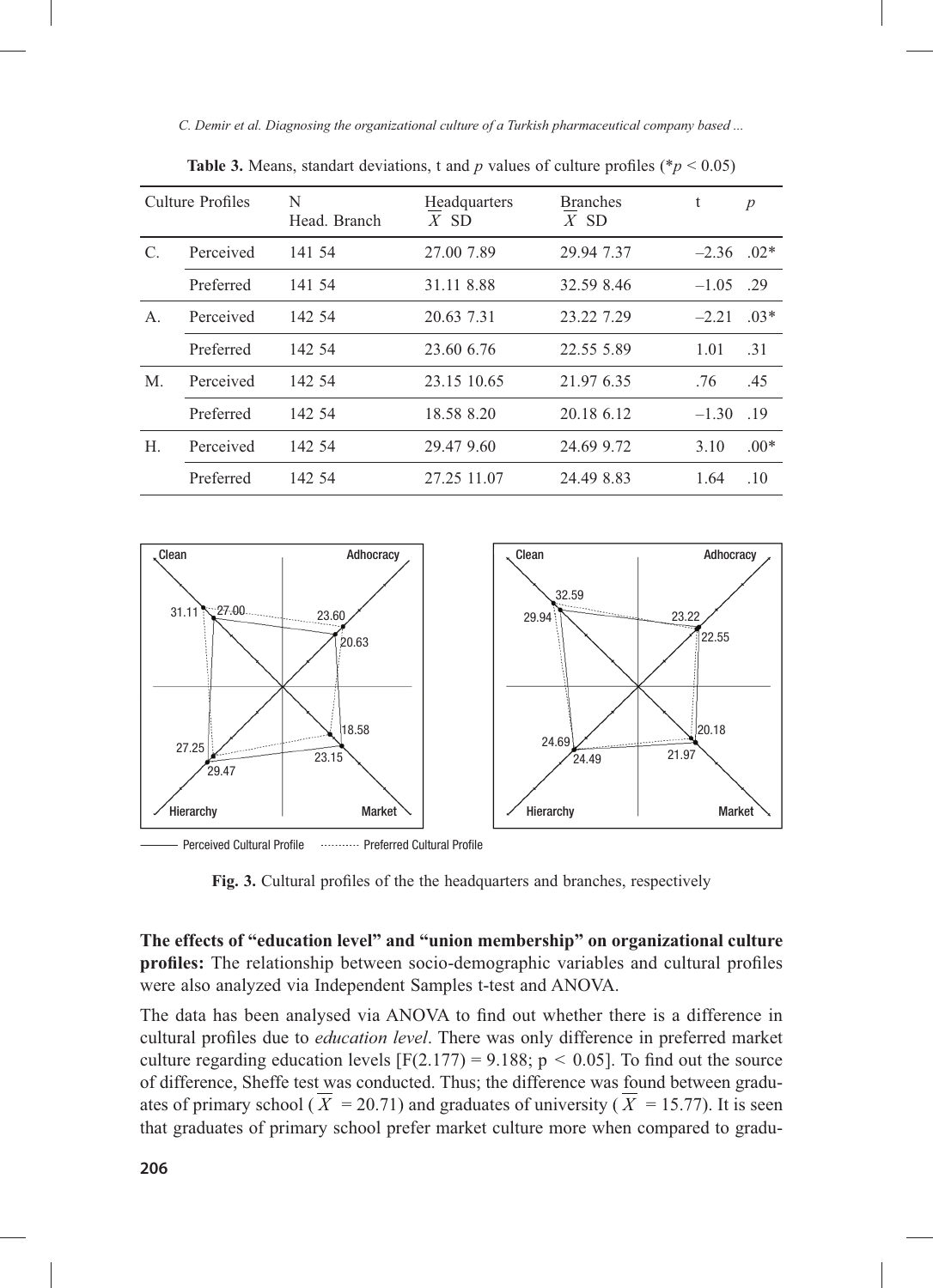| Culture Profiles |           | N<br>Primar.-High-Uni. | Primary<br>$X$ SD | High school<br>$X$ SD | University<br>$X$ SD | F    | $\boldsymbol{p}$ |
|------------------|-----------|------------------------|-------------------|-----------------------|----------------------|------|------------------|
| C                | Perceived | 46 83 51               | 26.97 7.80        | 27.52 8.57            | 29.25 6.50           | 1.18 | .31              |
|                  | Preferred | 46 83 50               | 30.98 9.63        | 31.51 8.35            | 31.91 7.79           | 0.14 | .87              |
| A                | Perceived | 47 82 51               | 22.52 7.15        | 21.31 6.46            | 19.38 7.80           | 2.51 | .08              |
|                  | Preferred | 46 83 51               | 21.91 5.87        | 23.05 5.65            | 24.47 7.49           | 2.03 | .13              |
| M                | Perceived | 47 82 51               | 23.64 7.30        | 22.94 19.78           | 21.32 10.39          | 0.83 | .44              |
|                  | Preferred | 46 83 51               | 20.71 6.89        | 28.14 9.95            | 15.77 5.99           | 9.19 | .00.             |
| H                | Perceived | 47 82 51               | 26.92 10.03       | 28.14 9.95            | 30.14 9.09           | 1.39 | .25              |
|                  | Preferred | 46 83 51               | 26.55 9.47        | 25.80 8.31            | 29.08 14.62          | 1.52 | - 22             |

**Table 4.** Means, standart deviations, t and *p* values of culture profiles due to education level



Fig. 4. Cultural profile of graduates of primary school and university in headquarters

ates of university. Besides, graduates of high school also prefer market culture ( $\overline{X}$  = 19.78) more when compared to graduates of university ( $\overline{X}$  = 15.77). These results are seen in Fig. 4 and Table 4.

An independent-samples t-test was conducted to determine whether there were differences in the perceived and preferred cultural profile of the organization due to *union membership*. It is found out that there are only differences in preferred market culture due to union membership  $\lbrack t(164) = -2.70; p < 0.05 \rbrack$ . As seen in Table 5 and, Fig. 5, the employees who are members of a union ( $\overline{X}$  = 19.52) prefer market culture more when compared to employees who have no union membership ( $\overline{X}$  = 16.55).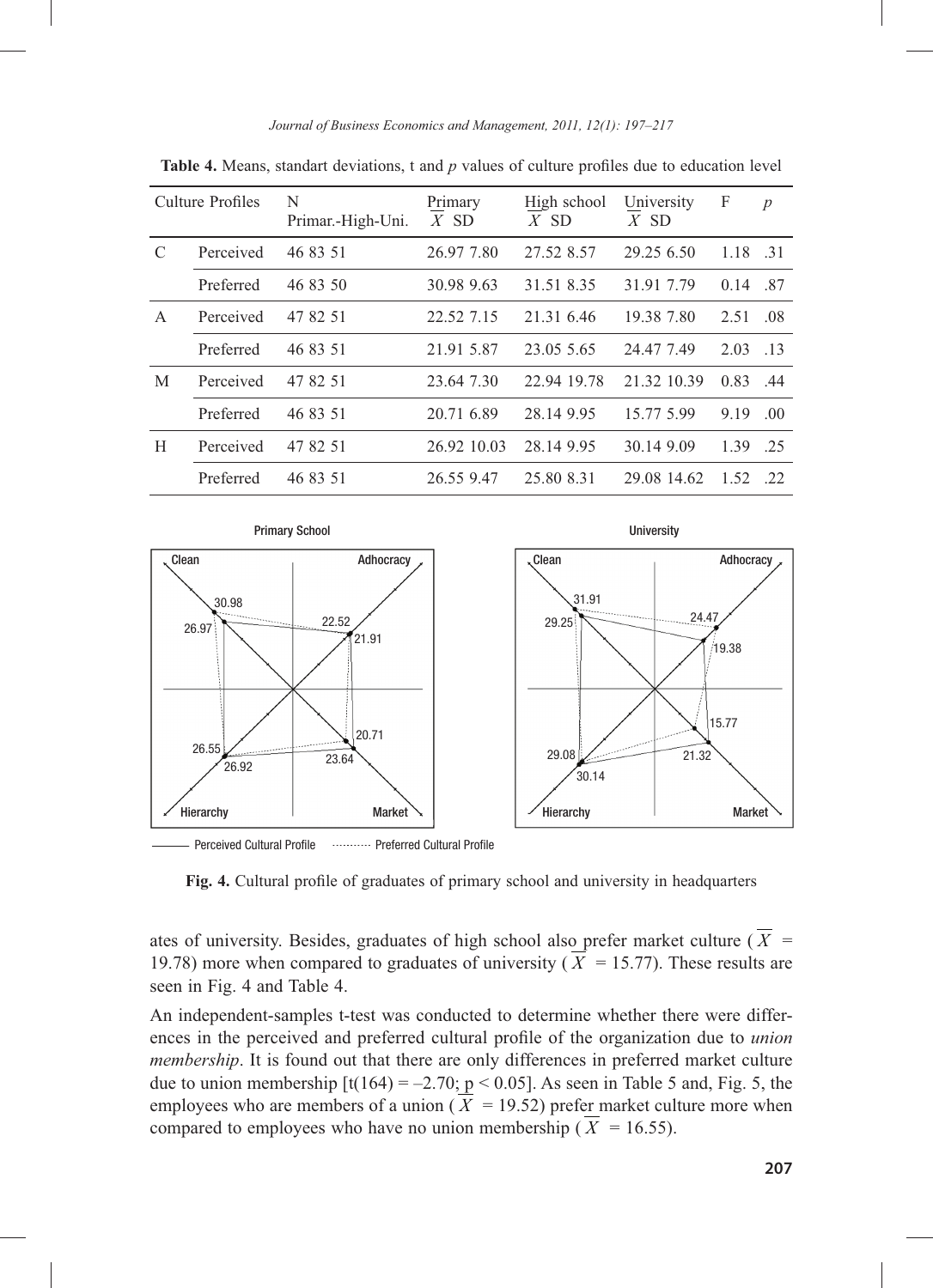|    | Culture Profiles | N<br>Yes No | Yes<br>$X$ SD | No.<br>$X$ SD | t       | $\boldsymbol{p}$ |
|----|------------------|-------------|---------------|---------------|---------|------------------|
| C. | Perceived        | 12145       | 27.59 8.45    | 28.00 6.20    | $-.34$  | .73              |
|    | Preferred        | 121 44      | 31.42 8.77    | 31.98 7.54    | $-.38$  | .70              |
| А. | Perceived        | 12145       | 21.37 6.66    | 20.52 7.38    | .71     | .48              |
|    | Preferred        | 12145       | 23.20 6.10    | 23.94 6.35    | $-.69$  | .49              |
| M. | Perceived        | 12145       | 23.22 8.94    | 22.01 11.01   | .72     | .47              |
|    | Preferred        | 121 45      | 19.52 6.39    | 16.55 6.06    | 2.70    | $.01*$           |
| Н. | Perceived        | 121 45      | 27.86 9.96    | 29.52 8.16    | $-1.00$ | .32              |
|    | Preferred        | 12145       | 26.59 11.70   | 27.10 7.57    | $-.27$  | .78              |

**Table 5.** The effect of union membership on organizational cultural profiles ( $*p < 0.05$ )







Perceived Cultural Profile **Preferred Cultural Profile** 

**Fig. 5.** Cultural profiles of the employees according to their union membership

### **4. Discussion**

The goal of this research was to address the importance of organizational culture and diagnose the perceived and preferred cultural profiles of a pharmaceutical company. The company, which was chosen within the context of this study, is a "leading" one in pharmaceutical industry. It is the member of "Association of All Pharmacists Cooperatives". In this context, the company has the chance of following up all the actions and developments in the global and Turkish pharmaceutical industry. Besides, through its strategy of "spreading out nation wide" it has increased the number of its branches. Thus, it gives service to cities at different regions of Turkey. It also performs many campaigns for protecting the human and environment health and shapes the policies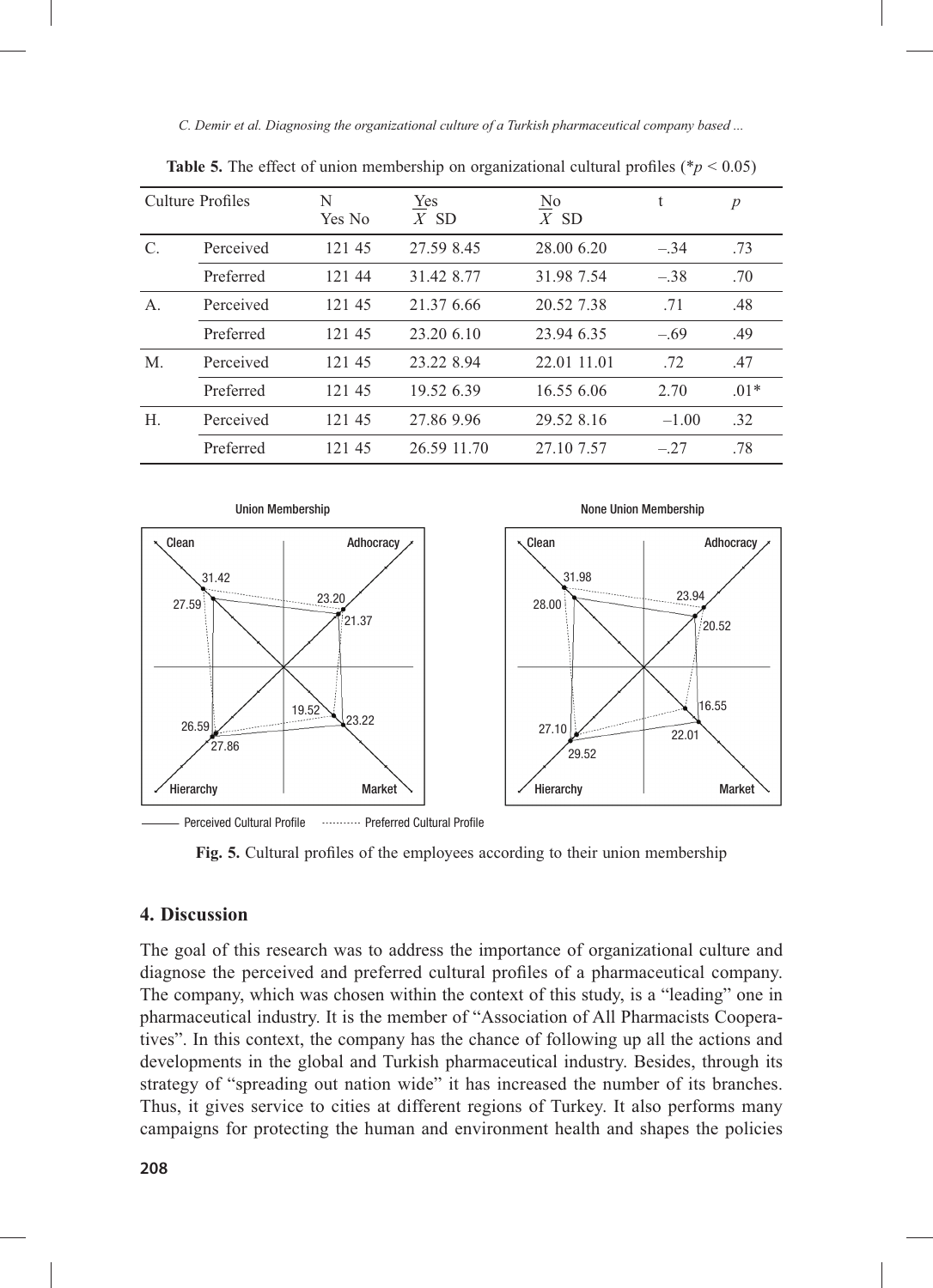of its competitors via its pioneering position. Regarding to these characteristics of the company, it can be said that the conclusions gained by the analysis of this company can be taken as a reference point to understand the Turkish pharmaceutical industry.

While much research has focused on diagnosing the organizational culture of firms, it is seen that there are limited number of research taking Turkish context into consideration. Besides, in most of the studies; the differences between "perceived" and "preferred" organizational culture and the reasons lying behind this mismatch have not been discussed.

Furthermore, it is aimed to discuss the extent of person-organization fi t by taking the degree of overlap regarding perceived and preferred cultural profiles into consideration. In the headquarters of the organization, hierarchy culture has the highest score as perceived cultural profile. Clan and market culture have the second and third highest scores, respectively whereas adhocracy culture has the lowest score. However, it is expected to observe adhocracy culture predominantly in organizations operating at pharmaceutical industry. As mentioned before; adhocracy cultures are characterized by developing new products, innovative and pioneering initiatives, creativity, entrepreneurship and adaptability, which are the properties mostly expected from pharmaceutical companies. These characteristics are also needed due to the dynamic nature of pharmaceutical industry. When the preferred cultural profiles are analyzed, it is found out that clan culture is preferred predominantly in the headquarters of the organization.

The effects of national culture on organizations can explain the reasons underlying such results. Turkish culture has high scores in collectivism dimension. Thus; the relationships in such a cultural context is generally close and family-type. Responsibility and loyalty are important characteristics in such cultures, which are also essential for clan culture. According to collectivists, relationships have a normative dimension, whereas individualists put emphasis on operational dimension of relationships (Hofstede *et al*. 1990; Bodur and Kabasakal 2002).

Paternalism is another important cultural dimension, which should be taken into account to discuss the dominance of clan culture as preferred. It indicates that managers attempt to promote workers' personal welfare (Pasa *et al.* 2001). In a cross-cultural study involving 10 nations, Turkey scored very high on paternalistic values (Aycan *et al.* 2000). This might be due to the Turkish family structure, where members are expected to comply with the decisions and directions of the father without question. In paternalistic cultures, people in authority assume the role of parents and consider it an obligation to provide protection to others under their care. Subordinates, in turn, reciprocate such care and protection of the paternal authority by showing loyalty, difference, and compliance (Pellegrini, Scandura 2006). These characteristics associate with clan cultural context in which leaders are thought as mentors and *parent* figures.

Another dimension identified by Hofstede (1980) is masculinity, which is also referred to as assertiveness (House *et al*. 1999) and it focuses on emotional involvement with others. Turkey is low on assertiveness (Hofstede 1980; House *et al*. 1999). This might explain why Turkish managers try to build intimate relationships and avoid conflicting situations with their subordinates. It is important for Turkish managers that subordinates have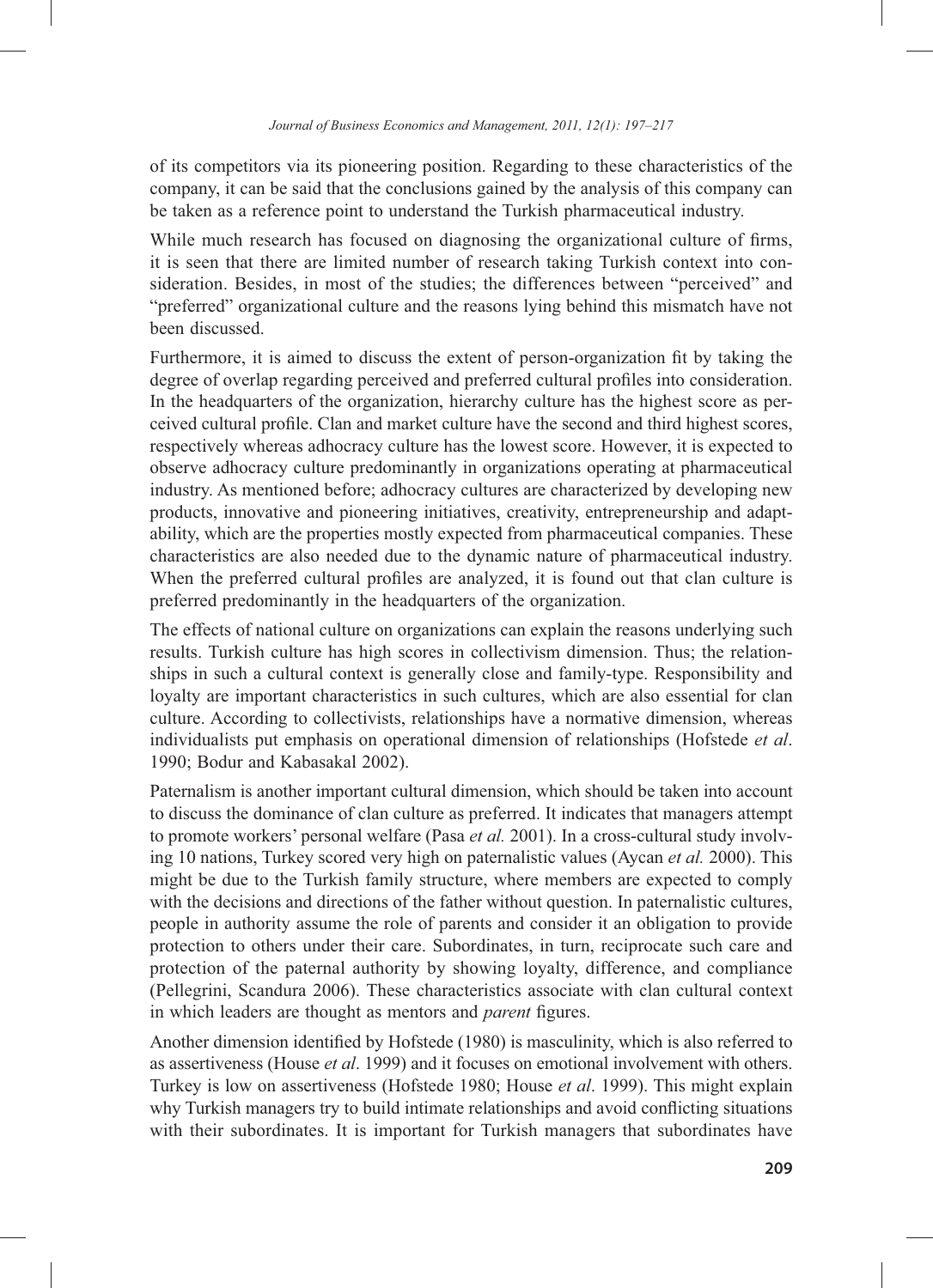positive feelings toward them, reflecting what Hofstede refers to as a feminine culture (Sargut 2001). These characteristics also associate with clan culture's emphasis on commitment, internal and friendly climate and concern for people (Cameron, Quinn 1999).

The Turkish cultural system is also classified as being high on power distance, which is associated with manager authoritarianism (Erdoğan and Liden 2006) and uncertainty avoidance (Hofstede 1980; House *et al*. 1999). In Turkey, organization charts resemble a pyramid-like structure, and there is almost no formal horizontal communication among employees (Sargut 2001). In these systems, uncertainty is reduced through high-power distance, and each member accepts authority without question. This uncertainty avoidance reflects the organization, as the boss' directives are accepted without question (Sargut 2001; Pellegrini and Scandura 2006). These national cultural charactersitics can be the reason for the hierarchy cultures' dominance in the headquarters.

A study conducted by Soylu  $(2004)$  regarding to diagnose the cultural profile of a telecommunication company has the similar results with our study. Hierarchy culture has the highest scores as perceived profile whereas clan culture was found as the most preferred cultural profile.

As mentioned before adhocracy culture has the lowest score as perceived cultural profile. The reason underlying that result can be explained by another cultural dimension referred to as long-term orientation (Bond 1988; Schwartz 1994). This dimension was later added as a fifth dimension of national culture (Hofstede and Bond 1988) and refers to the fostering of values oriented toward future rewards, and perseverance and thrift in particular. Its opposite pole, short-term orientation, refers to fostering of values related to the past and present, specifically respect for tradition and the fulfillment of social obligations (Hofstede 2001). Kabasakal and Bodur (2007) report that Turkey is also below the world average on a similar dimension called as future orientation. Future orientation is the extent to which the society encourages and rewards future-oriented behaviors, such as delaying gratification, planning, and investing in the future (Pellegrini, Scandura 2006) which are also significant characteristics of adhocracy culture.

The relationships between cultural profiles have also been analyzed. It is found out that there is a negative relationship between perceived clan and perceived hierarchy cultures and the correlation is statistically significant ( $r = -0.42$ ,  $p < 0.01$ ). The similar results are also found for the preferred cultural profiles. The reasons underlying such results can be explained by taking the contradictory values and characteristics of hierarchy and clan culture into consideration. These findings match up with the previous studies conducted in Turkey regarding organizational culture. In a study conducted by Soylu (2004) in telecommunication sector perceived clan and perceived hierarchy cultures were found to be negatively related ( $r = -0.6$ ,  $p < 0.05$ ). Besides, in another study conducted by Iscan and Timuroglu it was found out that there is a negative relationship between perceived clan and perceived hierarchy cultures and the correlation is statistically significant ( $r = 0.50$ ,  $p < 0.05$ ).

The effects of socio-demographic variables on the perceived and preferred cultural profiles have also been analyzed. It is an important finding to detect that graduates of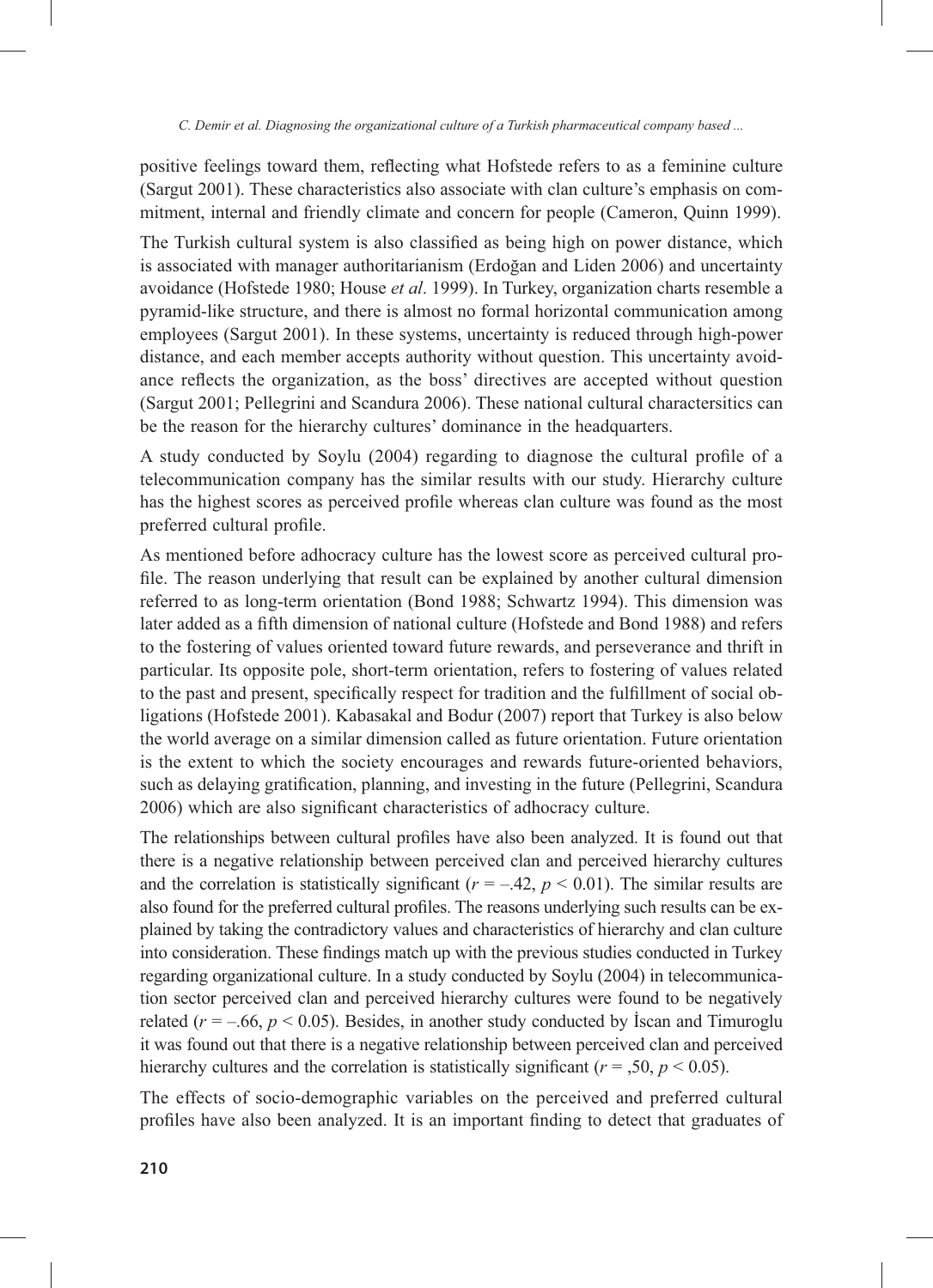primary school prefer market culture more when compared to graduates of university. The group of people who are not well educated or graduates of primary school think that their administrators, supervisors or employers are the major source for their survival (job, salary) in Turkish culture. As a result of this mentality; they tend to dignify and appropriate their employers by working hard for the welfare of the employers and the company instead of caring for their own interests. Such employees struggle for the competitiveness and the profitability of the company, which are essential for market culture. However, the graduates of university who have the chance of integrating to modern industrial society due to their education level have a different perspective regarding work. They think that they are the major source for the sustainability and competitiveness of the company due to their skills and disapprove of working towards the goals and targets of the company at a venture. However, they care about their own interests and conditions too.

It is another important finding to detect that employees who are members of a union prefer market culture more when compared to employees who have no union membership. An organization with a market culture predominantly should be competitive and focus on winning in order to survive leading to great pressure on employees to meet the hard-driving targets. If such an organization is monopol, then there would not be any competitors around and alternatives for the employees to earn their living. In this regard; the members of a union can prefer market culture, as they would feel more secure in any case.

### **5. Study limitations and future research directions**

There are some limitations of the study that should be mentioned. Although top managers are the best individuals in an organization to assess an organization's culture (Cameron, Freeman 1991), the most difficult but the most effective method in assessing culture would be best accomplished by surveying all members of the organization. In this regard; due to the high level of response rate it would be better to survey all employees. Another limitation of the study is the restriction in generalizability due to industrial differences. Besides; the use of questionnaire followed by series of interviews might better capture individuals' perceptions toward organizational culture due to the dynamic and holistic nature of it.

Despite its potential limitations, this study offers an *important contribution to the international management literature* as it has diagnosed the organizational culture of a Turkish company by taking the *national cultural dimensions* into consideration. As future research direction; it highlights the need of a cross-cultural comparison among different countries, and an investigation of the effects of cultural profiles of the organizational members on organizational culture. Besides, future research is needed to identify the effects of other variables on culture, as they would help expand our current understanding of "*how*" and "*why*" an organization's culture can be transformed from perceived one into preferred one.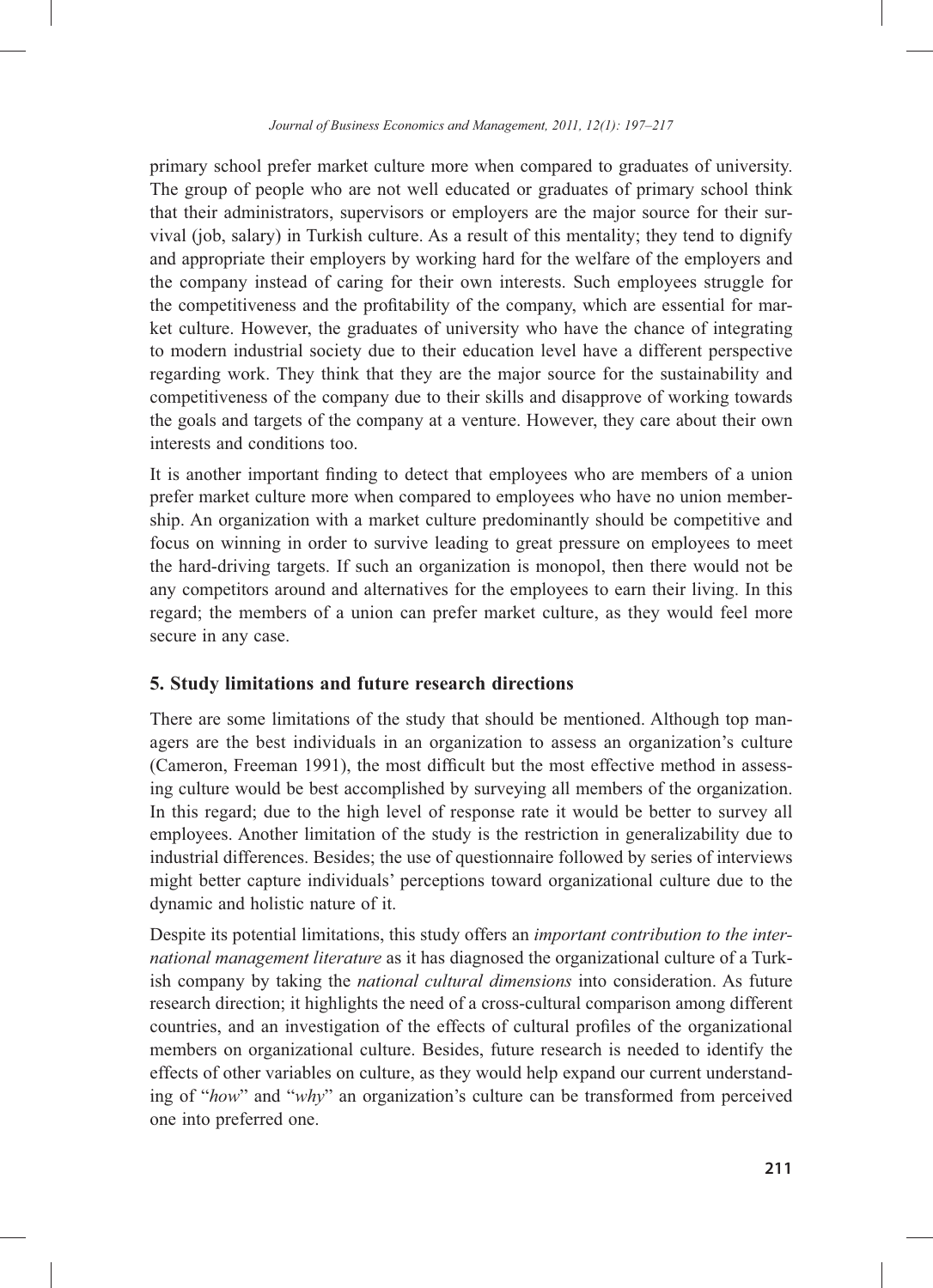### **6. Conclusions**

The main purpose of this study was to diagnose the culture of a pharmaceutical company and find out the perceived and preferred cultural profiles regarding the headquarters and branches of the company. A quantitative approach was employed as we think that survey instrument actually report *underlying values* and *assumptions* (culture), not just superficial attitudes or perceptions (climate). Respondents may be unaware of essential attributes of culture until the scenarios and statements on the questionnaire cue them. Numerous well-known studies of organizational culture have used this approach, such as Ouchi and Johnson (1978), O'Reilly (1983), Denison (1990), Cameron and Freeman (1991), and it is the one represented by the competing values approach to culture assessment. In this regard; the cultural profiles were diagnosed by OCAI and the reasons lying behind the differences between "perceived" and "preferred" culture has been discussed as diagnosing the perceived culture will play a significant role in forming the right and preferred organizational culture.

The perceived organizational culture profile has been found as hierarchy whereas the preferred cultural profile is clan. When there is a match between the perceived and preferred organizational culture, it can be said that person-organization fi t exists which would lead to higher organizational performance. Thus, to develop the "right kind of culture" the hierarchy culture should be transformed into clan culture. By this way, the conflicts due to value incongruence can be eliminated. Besides, the socialization process should be reviewed in order to increase person-organization fit. Furthermore, national culture has influential effects on shaping the organizational cultural profiles. Due to collectivist, paternalistic, feminine, high risk avoidance, short-term oriented and high power distance nature of Turkish culture, the employees tend to prefer clan cultural profile more in work life. However, this tendency may change due to the nature of work and industry.

Finally, it is important to diagnose the cultural profile of the organizations as all managerial and work life dynamics are shaped within the context of cultural setting. When the culture is diagnosed effectively, the level of person-organization fi t can be uncovered. Besides, the problems leading to conflicts and misunderstandings among employees and employers can be also explored. As creating a strong culture is essential for the success and competitiveness of companies, the weakest links can be identified and special socialization mechanisms can be put into practice.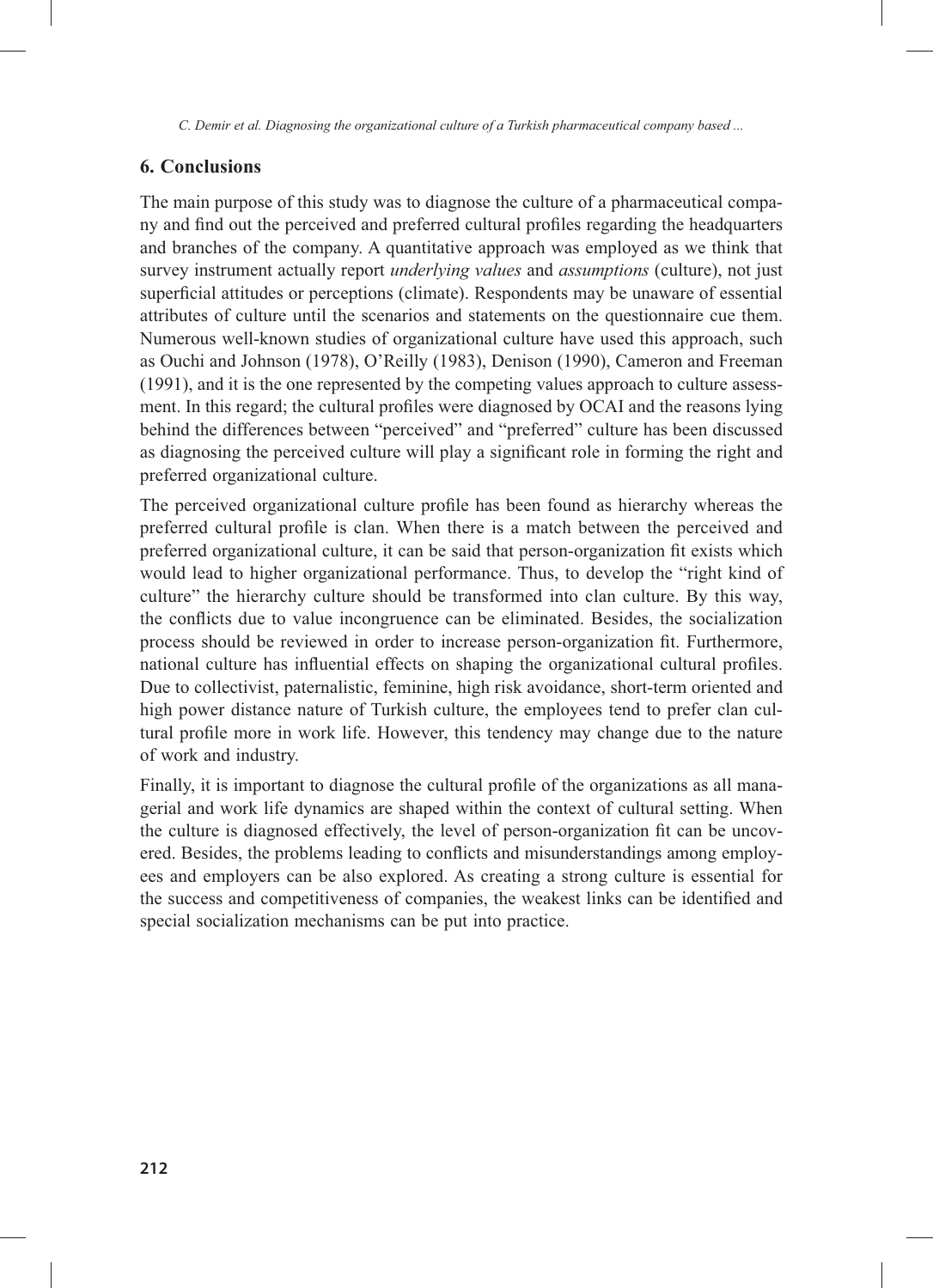#### **References**

Aycan, Z.; Kanungo, R. N.; Mendonca, M.; Yu, K.; Deller, J.; Stahl, G.; Khursid, A. 2000. Impact of Culture on Human Resource Management Practices: A Ten Country Comparison, *Applied Psychology: An International* Review 49(1): 192–220. doi:10.1111/1464-0597.00010

Bluedorn, A. C.; Lundgren, E. F. 1993. A Culture-Match Perspective for Strategic Change, *Research in Organizational Change and Development* 7: 137–179.

Bodur, M.; Kabasakal, H. 2002. Turkiye-Arap Kumesinde Kurumsal Kultur [Organizational Culture in The Turkish-Arabic Cluster], *YAD* [Journal of Management Research] 2(1): 2–22.

Bond, M. H. 1988. Finding Universal Dimensions of Individual Variation in Multicultural Studies of Values: The Rokeach and Chinese Value Surveys, *Journal of Personality and Social Psychology* 55(6): 1009–1015. doi:10.1037/0022-3514.55.6.1009

Bresnen, M.; Marshall, N. 2000. Partnering in Construction: A Critical Review of Issues, Problems and Dilemmas, *Construction Management and Economics* 18: 29–37. doi:10.1080/014461900370852

Burke, W. W.; Litwin, G. H. 1992. A Causal Model of Organizational Performance and Change, *Journal of Management* 18(3): 523–545. doi:10.1177/014920639201800306

Cameron, K. S.; Ettington, D. R. 1988. The Conceptual Foundations of Organizational Culture, in Smart, J. C. (Ed.). *Higher Education: Handbook of Theory and Research*, Kluwer Academic Press, 356–396.

Cameron, K. S.; Freeman, S. J. 1991. Cultural Congruence, Strength, and Type: Relationships to Effectiveness, in Woodman, R. W.; Passmore, W. A. (Ed.). *Research in Organization Change and Development*, CT: JAI Press, 23–58.

Cameron, K. S.; Quinn, R. E. 1999. *Diagnosing and Changing Organizational Culture: Based on The Competing Values Framework.* First Edition. Reading, MA: Addison-Wesley.

Collins, J.; Porras, J. 1997. *Built to Last: Successful Habits of Visionary Companies*. First Edition. NY: Harper Business.

Davis, S. M. 1984. *Managing Corporate Culture*. First Edition. Cambridge, MA: Ballinger.

Deal, T.; Kennedy, A. 1982. *Corporate Culture: Rites And Rituals of Organizational Life*. First Edition. Reading, MA: Addison-Wesley.

Denison, D. 1990. *Corporate Culture and Organizational Effectiveness*. First Edition. NY: Wiley.

Erdoğan, B.; Liden, R. C. 2006. Collectivism As A Moderator of Responses to Organizational Justice: Implications For LMX and Ingratiation, *Journal of Organizational Behavior* 27(1): 1–17. doi:10.1002/job.365

Ernest, R. C. 1985. Corporate Cultures and Effective Planning: An Introduction to The Organizational Culture Grid, *Personnel Administration* 30(3): 49–60.

Goffee, R.; Jones, G. 1996. What Holds The Modern Company Together?, *Harvard Business Review* 74(6): 133–148. doi:10.1225/96605

Graves, D. 1986. *Corporate Culture: Diagnosis and Change*: *Auditing and Changing The Culture of Organisations.* First Edition. NY: St. Martin's Press.

Handy, C. 1976. *Understanding Organizations*. Fourth Edition. Harmondsworth: Penguin.

Harrison, R. 1972. Understanding Your Organization's Character, *Harvard Business Review* 50(3): 119–128. doi:10.1225/72305

Hofstede, G. 1980. *Culture's Consequences: International Differences in Work-Related Values*. First Edition. Newbury Park, CA: Sage Publications.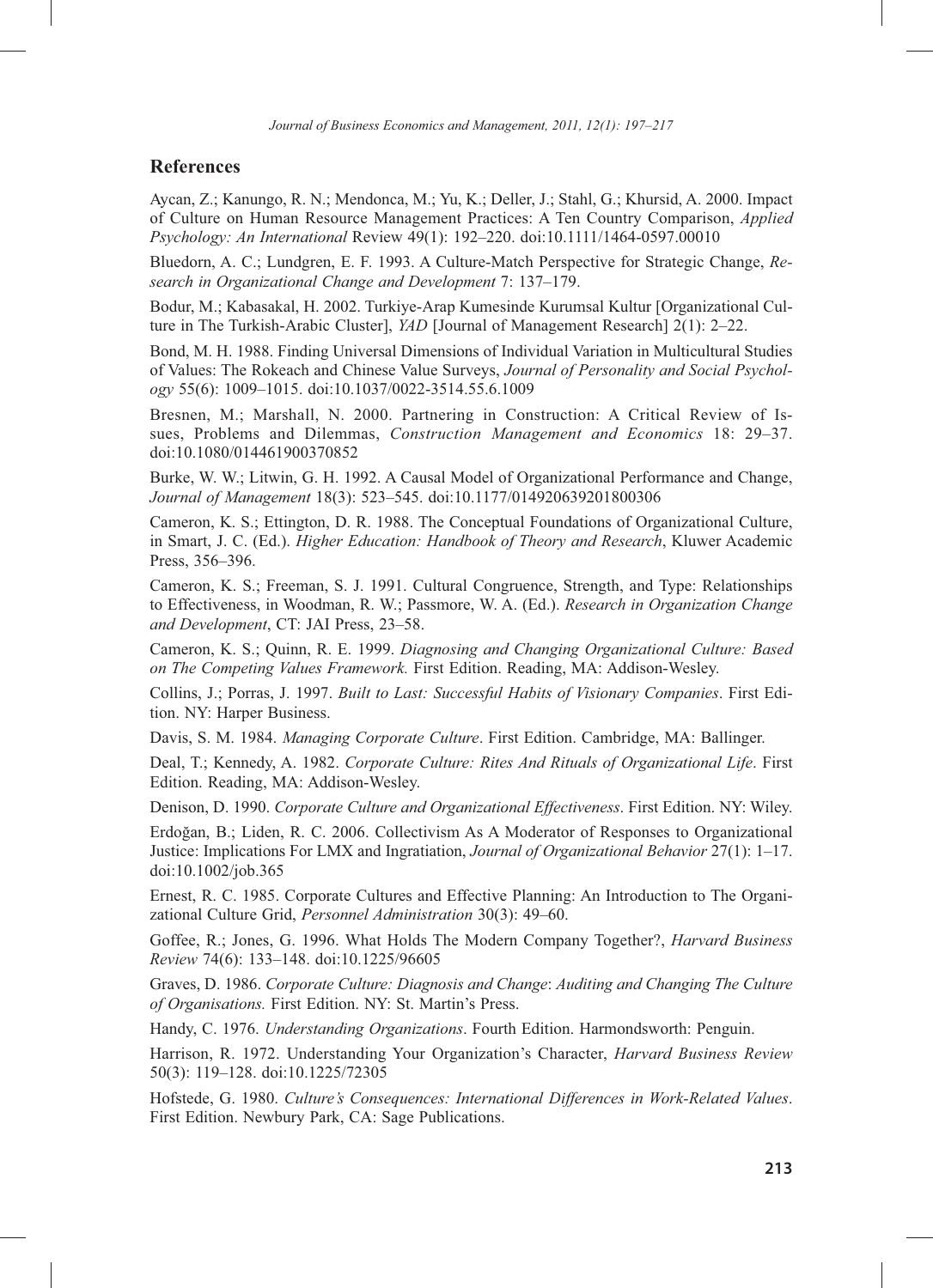Hofstede, G. 1983. A Research-Based Theory of Cultural Differences Among Nations*, International Studies of Management and Organization* 13(1–2): 46–74.

Hofstede, G. 2000. Organizational Culture: Siren or Sea Cow? A Reply to Dianne Lewis, *Strategic Change* 9(2): 135–137.

doi:10.1002/(SICI)1099-1697(200003/04)9:2<135::AID-JSC464>3.0.CO;2-E

Hofstede, G. 2001. *Culture's Consequences: Comparing Values, Behaviors, Institutions, and Organizations Across Nations.* Second Edition. Thousand Oaks, CA: Sage Publications.

Hofstede, G.; Bond, M. H. 1988. The Confucius Connection: From Cultural Roots to Economic Growth, *Organizational Dynamics* 16(4): 4–21. doi:10.1016/0090-2616(88)90009-5

Hofstede, G.; Neuijen, B.; Ohayv, D. D.; Sanders, G. 1990. Measuring Organizational Cultures: A Qualitative and Quantitative Study across Twenty Cases, *Administrative Science Quartely* 35(2): 286–316. doi:10.2307/2393392

House, R. J.; Hanges, P. J.; Ruiz-Quintanilla, S. A.; Dorfman, P. W.; Javidan, M.; Dickson, M. W.; Gupta, V., *et al.* 1999. Cultural Influences on Leadership and Organizations: Project GLOBE, in Mobley, W. H.; Gessner, M. J.; Arnold, V. (Ed.). *Advances in Global Leadership*. JAI Press, 171–233.

Igo, T.; Skitmore, M. 2006. Diagnosing the Organizational Culture of an Australian Engineering Consultancy Using the Competing Values Framework, *Construction Innovation* 6(2): 121–139. doi:10.1191/1471417506ci610oa

İscan, F.; Timuroglu, K. 2007. Orgut Kulturunun İs Tatmini Uzerindeki Etkisi ve Bir Uygulama [The Effect of Organizational Culture on Job Satisfaction], *İktisadi İdari Bilimler Dergisi* [Journal of Economics Administrative Sciences] 21(1): 119–135.

Kabasakal, H.; Bodur, M. 2007. Leadership and Culture in Turkey: A Multi-Faceted Phenomenon, in Chhokar, J.; Brodbeck, F.; House, R. (Ed.). *Managerial Cultures of the World: A GLOBE Report of In-depth Studies of the Cultures of 25 Countries*, Lawrence Erlbaum Associates, 835–874.

Kets de Vries, M. F. R.; Miller, D. 1986. Personality, Culture, and Organization, *Academy of Management Review* 11(2): 266–279. doi:10.2307/258459

Korac-Kakabadse, N.; Kouzmin, A.; Kakabadse, A. 2002. Spirituality and Leadership Praxis, *Journal of Managerial Psychology* 17(3): 165–182. doi:10.1108/02683940210423079

Kotter, J. P.; Heskett, J. 1992. *Corporate Culture and Performance*. First Edition. NY: Free Press.

Kozlowski, S. W. J.; Chao, G. T.; Smith, E. M.; Hedlund, J. 1993. Organizational Downsizing: Strategies, Interventions, and Research Implications, *International Review of Industrial and Organizational Psychology* 8: 263–332.

Lamond, D. 2003. The Value of Quinn's Competing Values Model in an Australian Context, *Journal of Managerial Psychology* 18(1): 46–59. doi:10.1108/02683940310459583

Lebow, R.; Simon, W. 1997. *Lasting Change: The Shared Values Process That Makes Companies Great.* First Edition. NY: John Wiley and Sons.

Lewis, D. 1998. How Useful A Concept Is Organizational Culture?, *Strategic Change* 7(5): 251–260. doi:10.1002/(SICI)1099-1697(199808)7:5<251::AID-JSC383>3.0.CO;2-0

Lim, B. 1995. Examining the Organizational Culture and Organizational Performance Link, *Leadership and Organization Development Journal* 16(5): 16–21. doi: doi:10.1108/01437739510088491

O'Reilly, C. 1983. Corporations, Culture and Organizational Culture: Lessons from Silicon Valley Firms, *Paper presented at the Annual Meeting of the Academy of Management,* Dallas, Texas, August, 1983.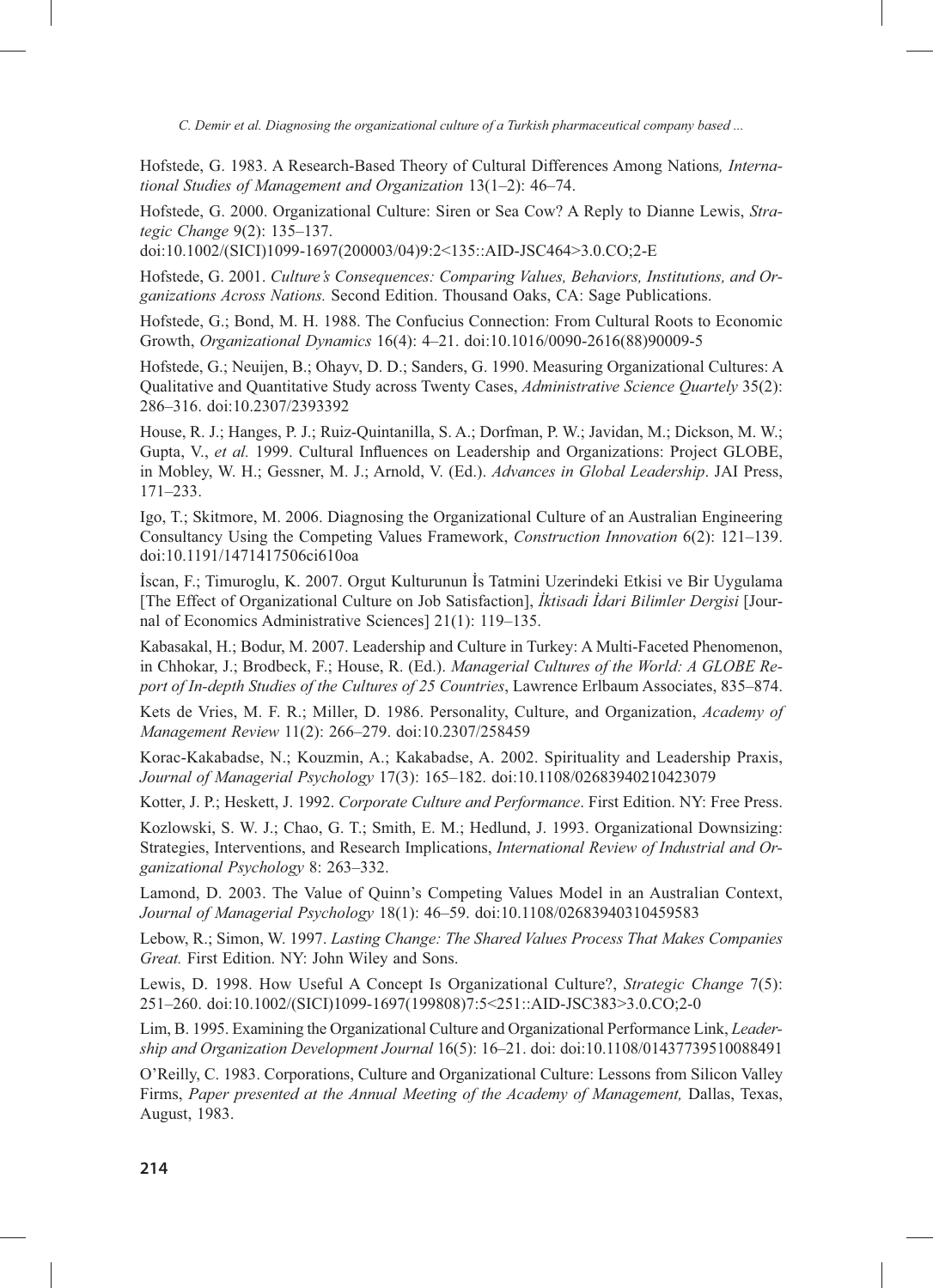Ouchi, W. G. 1980. Markets, Bureaucracies and Clans, *Administrative Science Quarterly* 25(1): 129–141. doi:10.2307/2392231

Ouchi, W. G.; Wilkins, A. L. 1985. Organizational Culture, *Annual Review of Sociology* 11: 457–483. doi:10.1146/annurev.so.11.080185.002325

Ouchi, W. G.; Jaeger, A. M. 1978. Type Z Organization: Stability in The Midst of Mobility, *Academy of Management Review* 3(2): 305–314. doi:10.2307/257670

Ouchi, W. G.; Johnson, J. B. 1978. Types of Organizational Control and Their Relationship to Emotional Well-Being, *Administrative Science Quarterly* 23(2): 293–317. doi:10.2307/2392566

Parry, K.; Proctor-Thomson, S. 2003. Leadership, Culture and Performance: The Case of the New Zealand Public Sector, *Journal of Change Management* 3(4): 376–393. doi:10.1080/714023843

Pasa, S. F.; Kabasakal, H.; Bodur, M. 2001. Society, Organizations, and Leadership in Turkey, *Applied Psychology: An International Review* 50(4): 559–589. doi:10.1111/1464-0597.00073

Pellegrini, E.; Scandura, T. 2006. Leader-Member Exchange, Paternalism and Delegation in the Turkish Business Culture: An Empirical Investigation, *Journal of International Business Studies*  37(2): 264–279. doi:10.1057/palgrave.jibs.8400185

Peters, T. J.; Waterman, R. H. Jr. 1982. *In Search of Excellence: Lessons From America's Best Run Companies.* First Edition. NY: Harper & Row.

Quinn, R. E.; Rohrbaugh, J. 1983. A Spatial Model of Effectiveness Criteria: Towards a Competing Values Approach to Organizational Analysis, *Management Science* 29(3): 363–377. doi:10.1287/mnsc.29.3.363

Quinn, R. E. 1988. *Beyond Rational Management: Mastering the Paradoxes and Competing Demands of High Performance.* First Edition. San Francisco, Jossey-Bass.

Rashid, M. Z.; Sambasivan, M.; Rahman, A. 2004. The Influence of Organizational Culture on Attitudes Toward Organizational Change, *Leadership and Organization Development Journal* 25(2): 161–179. doi:10.1108/01437730410521831

Sargut, S. 2001. *Kulturlerarasi Farklilasma ve Yonetim* [Intercultural Diversification and Management]. Ankara: Verso Yayincilik.

Schein, E. H. 1997. *Organizational Culture and Leadership*. Second Edition. San Fransisco, Jossey-Bass.

Schwartz, S. H. 1994. Cultural Dimensions of Values: Towards an Understanding of National Differences, in Kim, U.; Triandis, H. C.; Kagitçibasi, C.; Choi, S. C.; Yoon, G. (Ed.). *Individualism and Collectivism: Theoretical and Methodological Issues*, Thousand Oaks, 85–119.

Scott, T.; Mannion, R.; Davies, H.; Marshall, M. 2003. The Quantitative Measurement of Organizational Culture in Health Care: A Review of the Available Instruments, *Health Services Research* 38(3): 923–945. doi:10.1111/1475-6773.00154

Singh, K. 2007. Predicting Organizational Commitment Through Organization Culture: A Study of Automobile Industry in India, *Journal of Business Economics and Management* 8(1): 29–37.

Soylu, S. 2004. *Telekomunikasyon Sektorunde Kulturun Olusmasinda İnsan Kaynaklari Uygulamalarının Etkisi ve İs Doyumu İliskisi* [Effect of Human Resources Applications on Organizational Culture Formation and Relationship Between Organizational Culture And Job Satisfaction in Telecommunication Sector]: Doktora Tezi [Doctoral Dissertation], Ege University, Institute of Social Sciences.

Tang, T. L.; Kim, J. K.; O'Donald, D. A. 2000. Perceptions of Japanese Organizational Culture-Employees in Non-Unionized Japanese-Owned and Unionized US-Owned Automobile Plants, *Journal of Managerial Psychology* 15(6): 535–559. doi:10.1108/02683940010373383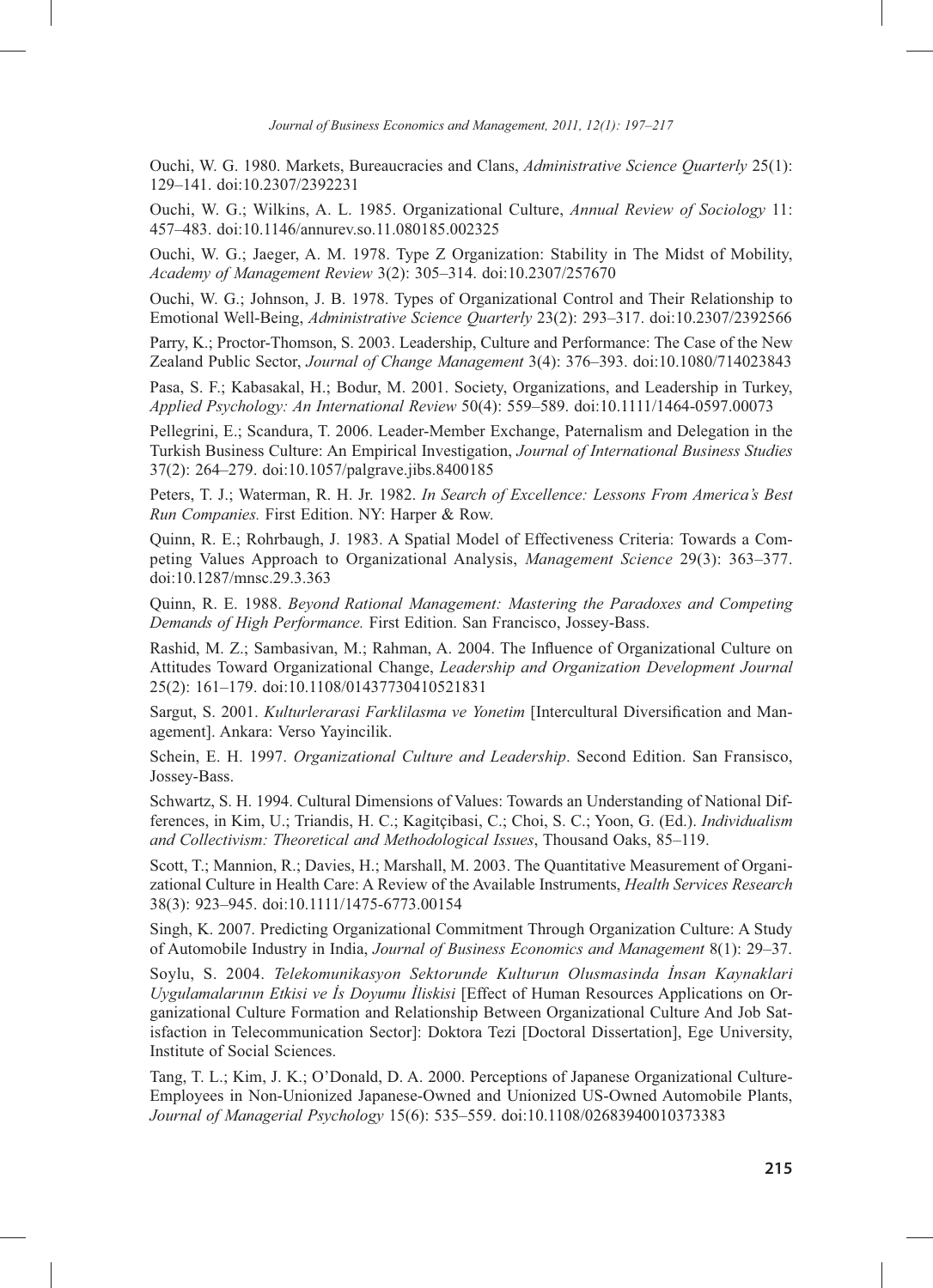Trice, H.; Beyer, J. 1993. *The Cultures of Work Organizations*. First Edition.Upper Saddle River, NJ: Prentice Hall.

Vaitkūnaitė, V. 2006. The Impact Of Merged Organizations Culture On Enterprise Success, *Verslas: teorija ir praktika* [Business: Theory and Practice] 7(1): 45–53.

Wagner, D. B.; Spencer, J. L. 1996. The Role of Surveys in Transforming Culture: Data, Knowledge, and Action, in Kraut, A. I. (Ed.). *Organizational Surveys: Tools for Assessment and change*, Jossey-Bass, 67–87.

Wilkins, A. L.; Ouchi, W. Z. 1983. Efficient Cultures: Exploring the Relationship between Culture and Organizational Performance, *Administrative Science Quarterly* 28(3): 468–481. doi:10.2307/2392253

Wilson, A. M. 2001. Understanding Organizational Culture and the Implication For Corporate Marketing, *European Journal of Marketing* 35(3/4): 353–367. doi:10.1108/03090560110382066

#### **TURKIJOS FARMACIJOS KOMPANIJŲ ORGANIZACINĖS KULTŪROS VERTINIMAS, PAGRĮSTAS KONKURENCIJOS VERTINIMO SISTEMA**

**C. Demir, N. A. Ayyildiz Unnu, E. Erturk**

Santrauka

Straipsnyje teigiama, kad organizacinė kultūra vaidina svarbų vaidmenį ir kad ji suprantama kaip dinaminė sistema. Buvo nustatyta, kad organizacija, pasižyminti stipria ir "priimtina" kultūra, gali mėgautis daugeliu pranašumų, tokių kaip didesnis našumas, tinkamumas, įsipareigojimai, pasitenkinimas darbu bei konkurencinis pranašumas. Taigi šio tyrimo tikslas – nustatyti farmacijos bendrovių, įsikūrusių Turkijoje, kultūrą bei sužinoti "suvokiamos" ir "priimtinos" kultūros pobūdį tiek centrinėse būstinėse, tiek ir jų filialuose.

**Reikšminiai žodžiai:** organizacijos kultūra, konkurencingumo vertinimo sistema, turkų kultūra.

**Cengiz DEMIR** got his master degree from the University of New Haven, The School of Tourism and Hotel Management located in the State of Connecticut, USA in 1997. In 2001, he was awarded a Ph.D. from Dokuz Eylül University, Social Science Institute, Department of Tourism Administration in the province of İzmir, Turkey. Dr. Cengiz Demir is an Associate Professor in Ege University, Faculty of Economics and Administrative Sciences, Department of Business Administration. He also has been working as a conjunct professor at Dokuz Eylül University, İzmir University of Economics and Yasar University located in the province of Izmir in Turkey. His main field of study is Management and Organization. He has many articles published in national and international journals. He is also the member of the Editorial Review and Advisory Board of: Journal of Sport Tourism, Tourism: International Interdisciplinary Journal, International Journal of Workplace Health Management, ejournal of Yaşar University, Journal of Economics and Management, Ege Strategic Research Journal.

He was the former editor of Ege Academic Review, an international peer reviewed Journal (www. eab.ege.edu.tr). During his editorial job, Ege Academic Review started to be scanned by international institutions, indexes and databases. He is also the head of Editorial Board and the founder of Ege Strategic Research Journal, (http://www.esam.ege.edu.tr/dergiinggir.html), published by Ege Strategic Research Center. He is the founder and chief editor of a new international peer reviewed journal called "International Journal of Contemporary Economics and Administrative Sciences (www.ijceas.com). He has been working in national and international projects (ROWER) and managing Master and PH.D. Thesis. He currently published an editorial book named "Contemporary Issues in Management and Organizations: Principles and Implications".